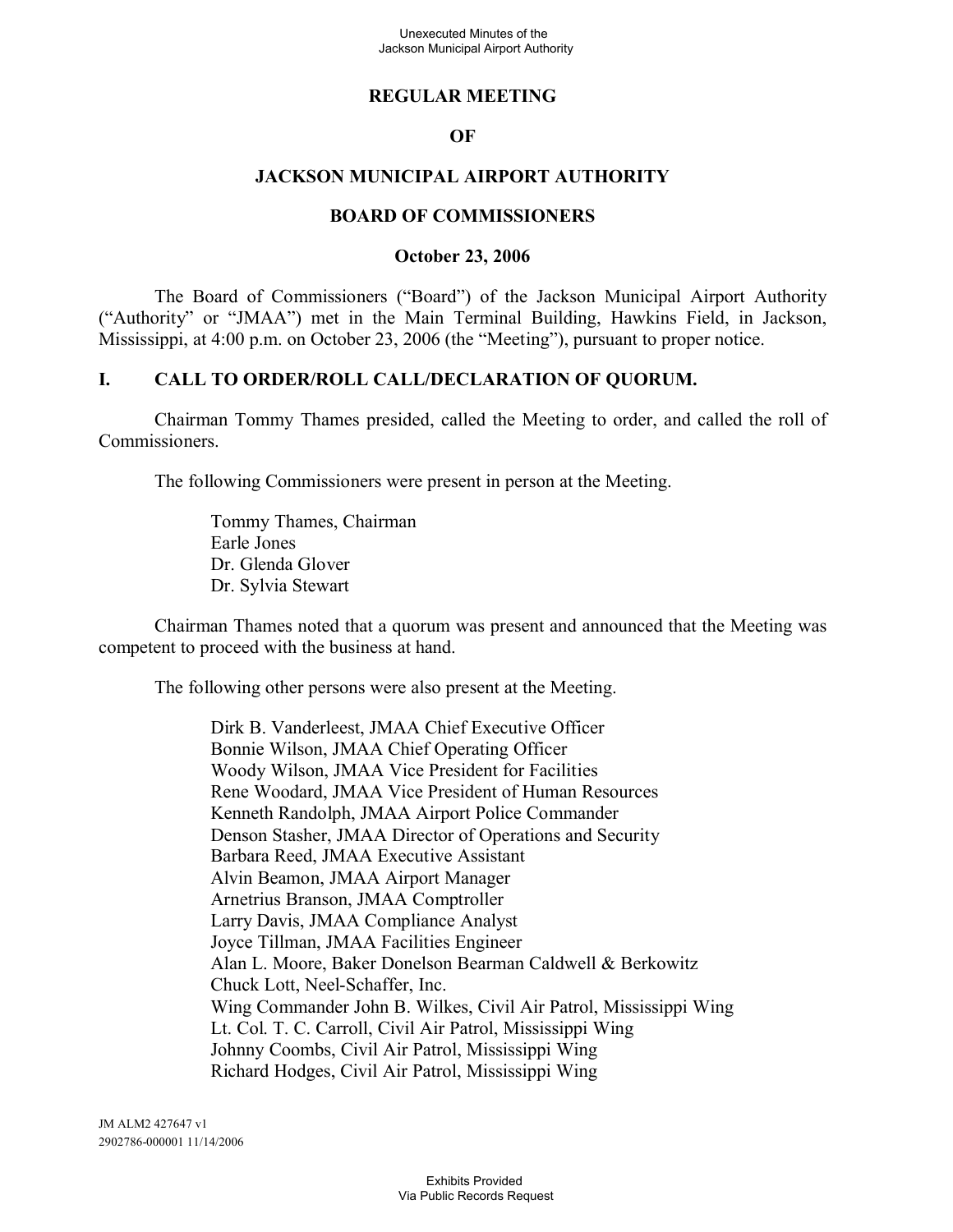# **II. APPROVAL AND EXECUTION OF MINUTES.**

#### **A. Regular Monthly Meeting on September 21, 2006.**

The Board considered the minutes from the meeting listed above.

After discussion, upon motion duly made by Commissioner Stewart, seconded by Commissioner Glover, and unanimously approved by the affirmative votes of all Commissioners present (Commissioner Earle Jones not being present at this time), said minutes were approved as presented and directed to be filed in the appropriate minute book and records of the Authority.

#### **III. PUBLIC COMMENTS.**

#### **A. Civil Air Patrol Mississippi Wing; Wing Commander John Wilkes.**

Wing Commander Wilkes discussed with the Board the work of the Civil Air Patrol from its facility at Hawkins Field, and asked the Board to consider allowing the Civil Air Patrol to utilize some of the available space in the Main Terminal Building at Hawkins Field. If that could be done, the building currently used by the Civil Air Patrol would be converted into a training facility.

After discussion, Chairman Thames thanked Wing Commander Wilkes and the others present for the outstanding work of the Civil Air Patrol and said that the Board and staff of the Airport Authority would take the request for additional space under advisement.

[Commissioner Earle Jones arrived at the Meeting.]

# **IV. REPORTS.**

# **A. Chief Executive Officer.**

1. Airport Project Manager Summary Report Ending September 30, 2006.

Mr. Vanderleest directed the Board's attention to this Report, as found in the packet distributed to the Board prior to the Meeting (the "Packet"), and discussed the Report with the Board. A copy of the Packet is attached as an exhibit to the minutes of the Meeting.

#### 2. Airport Activity Statistics Report Ending September 30, 2006.

Mr. Vanderleest directed the Board's attention to the Activity Report for the month ended September 30, 2006, as found in the Packet.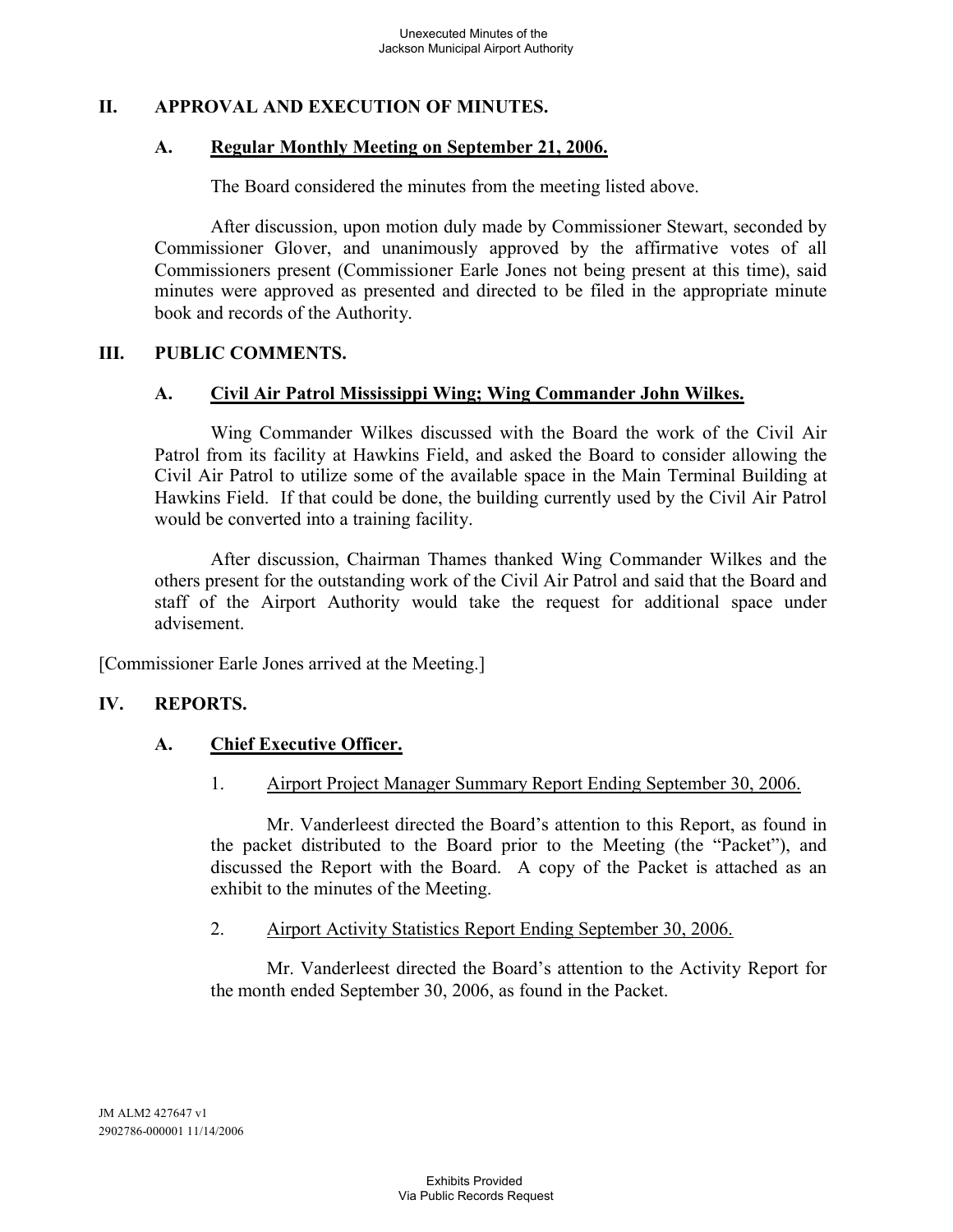#### 3. Bond Refund Issue – Fullerton & Friar Proposal.

Mr. Vanderleest said that, after further consultation with Fullerton & Friar and the Authority's legal counsel, he would provide a report to the Board on this matter at a future meeting.

#### **B. Attorney.**

Mr. Moore said that he had nothing to report to the Board at this time.

#### **C. Financial Report.**

1. Claims Docket for September 2006.

Mr. Vanderleest presented the September 2006 Claims Docket for consideration, as set out in the Packet.

After discussion, upon motion duly made by Commissioner Stewart, seconded by Commissioner Glover, and unanimously approved by the affirmative votes of all Commissioners present, the Board adopted the following resolution.

#### **RESOLUTION APPROVING CERTAIN CLAIMS ON THE JACKSON MUNICIPAL AIRPORT AUTHORITY CLAIMS DOCKET, BEING CLAIM NO. 73302 THROUGH CLAIM NO. 73453, BOTH INCLUSIVE, APPEARING ON PAGES 3059 THROUGH 3063 OF THE CLAIMS DOCKET, BOTH INCLUSIVE, IN THE TOTAL AMOUNT OF \$2,690,924.31**

**WHEREAS,** the Board of Commissioners (the "Board") of the Jackson Municipal Airport Authority (the "Authority") has reviewed and considered the Claims Docket of the Authority for the month of September 2006, being Claim No. 73302 through Claim No. 73453, both inclusive, appearing on pages 3059 through 3063 of the Claims Docket of the Authority, both inclusive (the "Claims");

**NOW, THEREFORE, BE IT RESOLVED,** the Board hereby approves and authorizes payment of the Claims in the total amount of \$2,690,924.31 as set forth on said Claims Docket.

#### 2. Financial Reports for September 2006.

Mr. Vanderleest discussed with the Board the financial reports for the Authority for the month of September 2006, as found in the Packet.

After discussion, upon motion duly made by Commissioner Stewart, seconded by Commissioner Glover, and unanimously approved by the affirmative votes of all Commissioners present, the Board adopted the following resolution.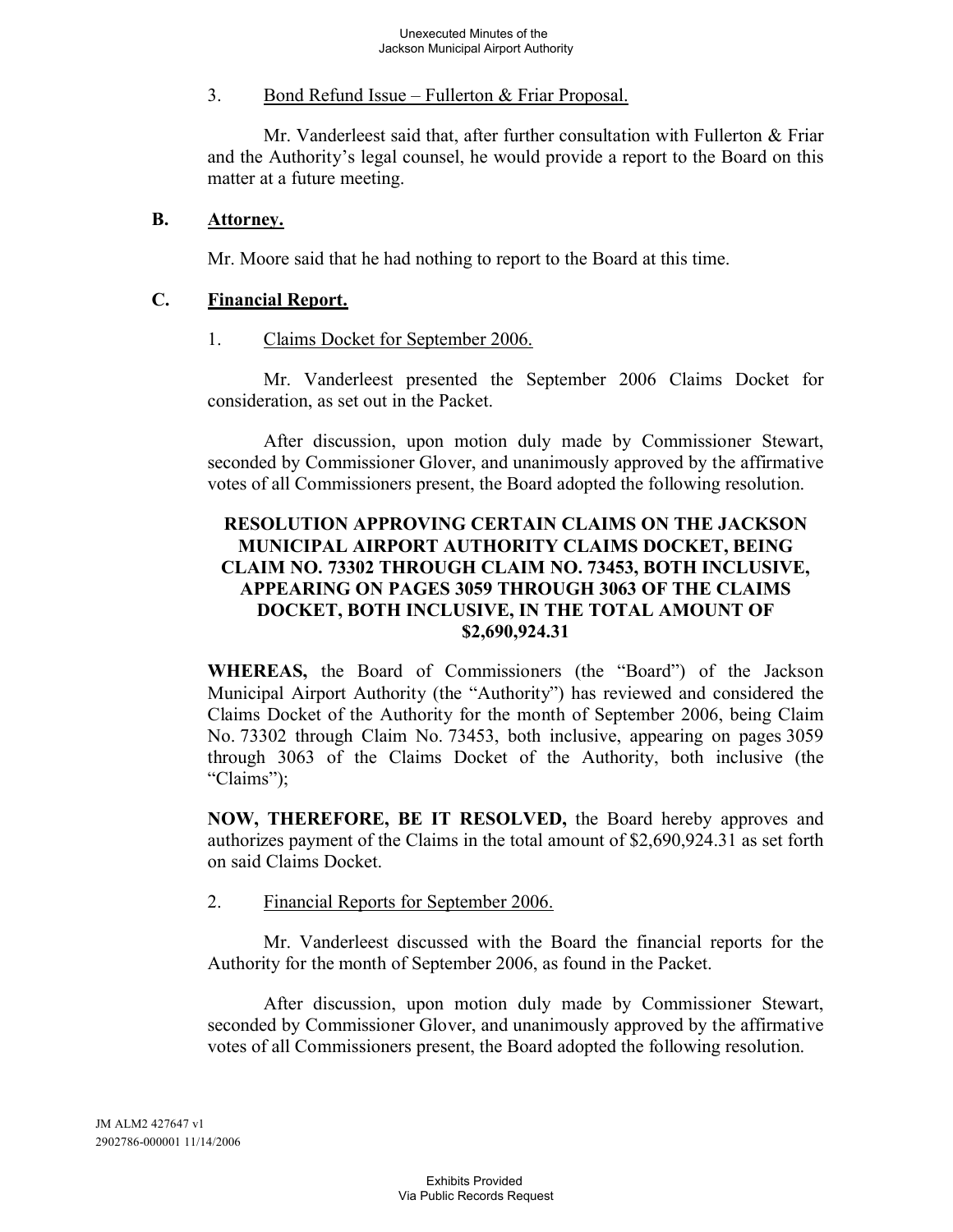#### **RESOLUTION ACCEPTING FINANCIAL REPORTS FOR SEPTEMBER 2006**

**WHEREAS,** the Board of Commissioners (the "Board") of the Jackson Municipal Airport Authority (the "Authority") has reviewed certain financial statements for the Authority for the month and period ended September 30, 2006 (the "Financial Reports"), as (i) included in the packet distributed to the Board prior to the October 23, 2006, Regular Monthly Meeting of the Board and (ii) incorporated herein by reference;

**NOW, THEREFORE, BE IT RESOLVED,** the Board hereby accepts the Financial Reports.

#### **V. DISCUSSION/ACTION ITEMS.**

#### **A. Strategic Initiatives.**

- 1. Organizational Management and Development.
	- a. Approval of Board Travel.

Mr. Vanderleest said that he was not aware of any Board travel which required Board approval, so no discussion or action was taken on this matter.

b. Employee Recognition.

Mr. Vanderleest said that the employee recognitions scheduled for this Meeting had been rescheduled for next month.

c. Professional Service Agreement. The Whitten Group, FY 2007 General Services; Renew Agreement.

Mr. Vanderleest directed the Board's attention to the memo dated October 17, 2006, in the Packet, which discussed this matter. As set forth therein, the staff of the Authority recommended that the Board approve and authorize renewal of the agreement with The Whitten Group for certain professional services, at a total cost not to exceed \$75,000.00.

After discussion, upon motion duly made by Commissioner Glover, seconded by Commissioner Stewart, and unanimously approved by the affirmative votes of all Commissioners present, the Board adopted the following resolution.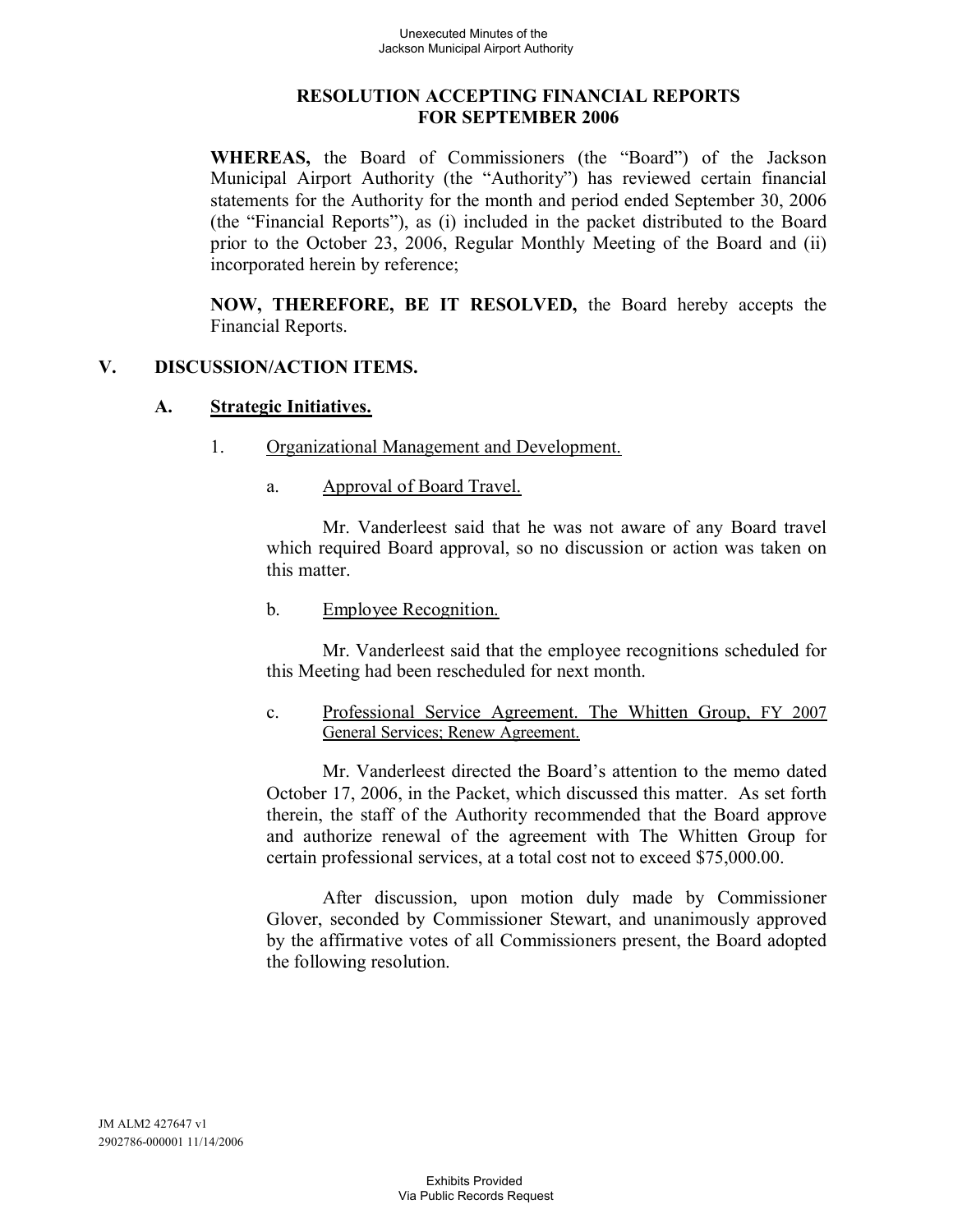#### **RESOLUTION APPROVING AND AUTHORIZING RENEWAL OF AGREEMENT WITH THE WHITTEN GROUP**

**WHEREAS**, the Jackson Municipal Airport Authority (the "Authority") has previously entered into an agreement with The Whitten Group ("Whitten") for certain professional services (the "Agreement"); and

**WHEREAS**, the staff of the Authority has recommended that the Board of Commissioners (the "Board") of the Authority approve and authorize renewal of the Agreement with Whitten for certain additional professional services (the "New Services"), at a total cost not to exceed \$75,000.00, as more particularly set forth in that certain memorandum dated October 17, 2006 (the "Memorandum"), a copy of which is (i) included in the packet distributed to the Board prior to the October 23, 2006, Regular Monthly Meeting of the Board and (ii) incorporated herein by reference; and

**WHEREAS**, the Board has reviewed the Memorandum and considered said recommendation by the staff of the Authority;

**NOW, THEREFORE, BE IT RESOLVED**, the Board hereby determines that it would be in the best interests of and in furtherance of the duties and responsibilities of the Authority to, the Board hereby does, approve and authorize negotiation and execution of a renewal of the Agreement to employ Whitten to provide the New Services, said Agreement to be in such form and to contain such terms and conditions consistent with the foregoing as may be deemed appropriate by the Chief Executive Officer of the Authority, as evidenced by his execution thereof.

# d. Professional Service Agreement, The Whitten Group, Recruitment of Chief Financial Officer; Negotiate Terms of Agreement.

Mr. Vanderleest directed the Board's attention to the memorandum dated October 17, 2006, in the Packet, which described this matter. As set forth therein, the staff of the Authority recommended that the Board approve and authorize negotiation and execution of a professional services agreement with The Whitten Group ("Whitten") for the purpose of managing the recruitment of a Chief Financial Officer and providing interim technical support to the current Finance Division staff, for a total cost estimated to be approximately \$55,000.00.

After discussion, upon motion duly made by Commissioner Stewart, seconded by Commissioner Earle Jones, and unanimously approved by the affirmative votes of all Commissioners present, the Board adopted the following resolution.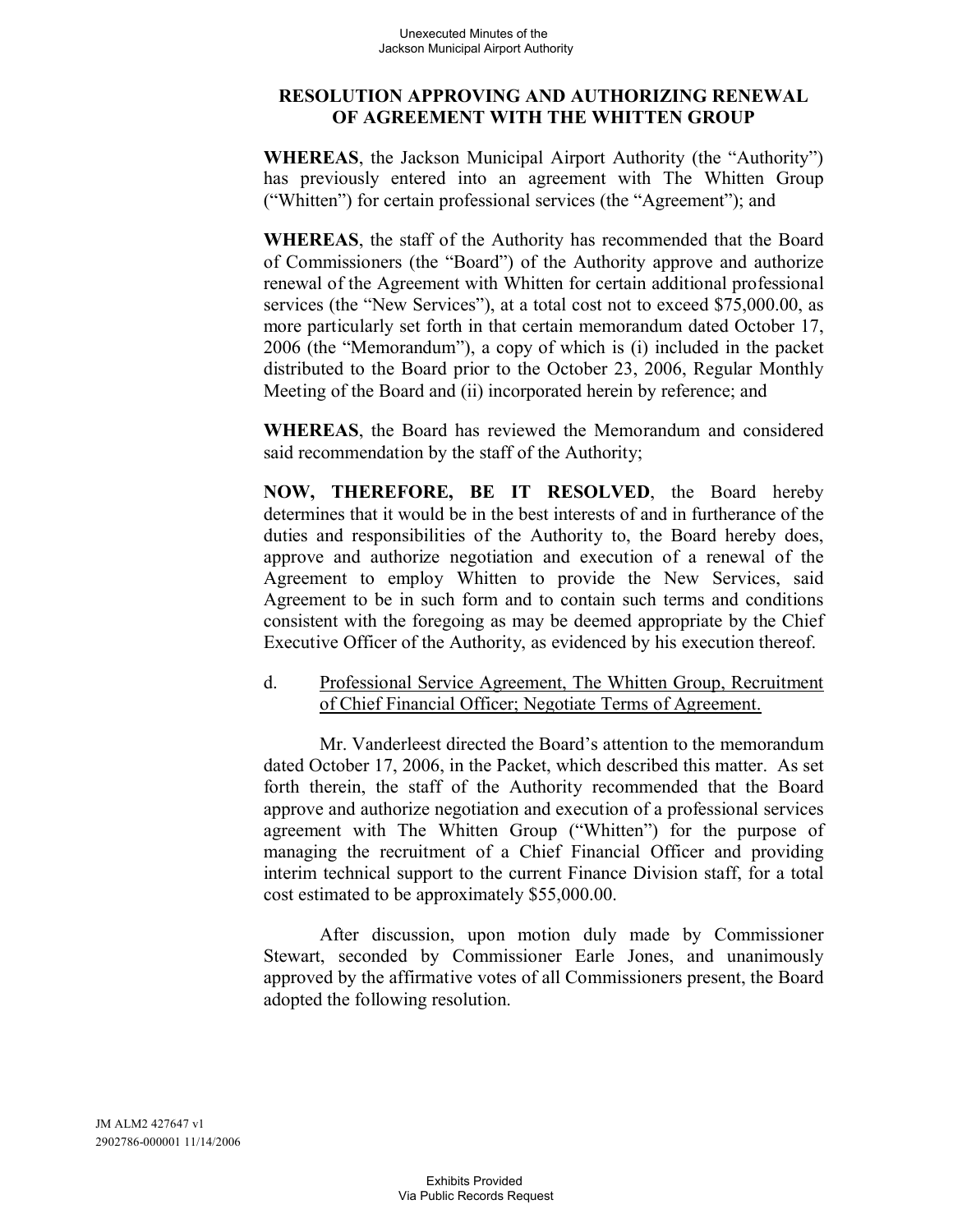#### **RESOLUTION APPROVING AND AUTHORIZING AGREEMENT WITH THE WHITTEN GROUP**

**WHEREAS**, the staff of the Jackson Municipal Airport Authority (the "Authority") has recommended that the Board of Commissioners (the "Board") of the Authority approve and authorize a professional services agreement (the "Agreement") with The Whitten Group ("Whitten") for the purpose of managing the recruitment of a Chief Financial Officer for the Authority and providing interim technical support to the current Finance Division staff of the Authority (the "Services"), at a total cost estimated to be approximately \$55,000.00, as more particularly set forth in that certain memorandum dated October 17, 2006 (the "Memorandum"), a copy of which is (i) included in the packet distributed to the Board prior to the October 23, 2006, Regular Monthly Meeting of the Board and (ii) incorporated herein by reference; and

**WHEREAS**, the Board has reviewed the Memorandum and considered said recommendation by the staff of the Authority;

**NOW, THEREFORE, BE IT RESOLVED**, the Board hereby determines that it would be in the best interests of and in furtherance of the duties and responsibilities of the Authority to, and the Board hereby does, approve and authorize negotiation and execution of the Agreement with Whitten for the Services, said Agreement to be in such form and to contain such terms and conditions consistent with the foregoing as may be deemed appropriate by the Chief Executive Officer of the Authority, as evidenced by his execution thereof.

e. Professional Services Agreement, Dr. Ray Grubbs, FY 2007 General Services; Renew Agreement.

Mr. Vanderleest directed the Board's attention to the memorandum dated October 17, 2006, in the Packet, which described this matter. As set forth therein, the staff of the Authority recommended that the Board approve and authorize negotiation and execution of a renewal to the agreement with Dr. Ray Grubbs for certain professional services, for a total cost not to exceed \$24,000.00 and for a period of six months.

After discussion, upon motion duly made by Commissioner Earle Jones, seconded by Commissioner Stewart, and unanimously approved by the affirmative votes of all Commissioners present, the Board adopted the following resolution.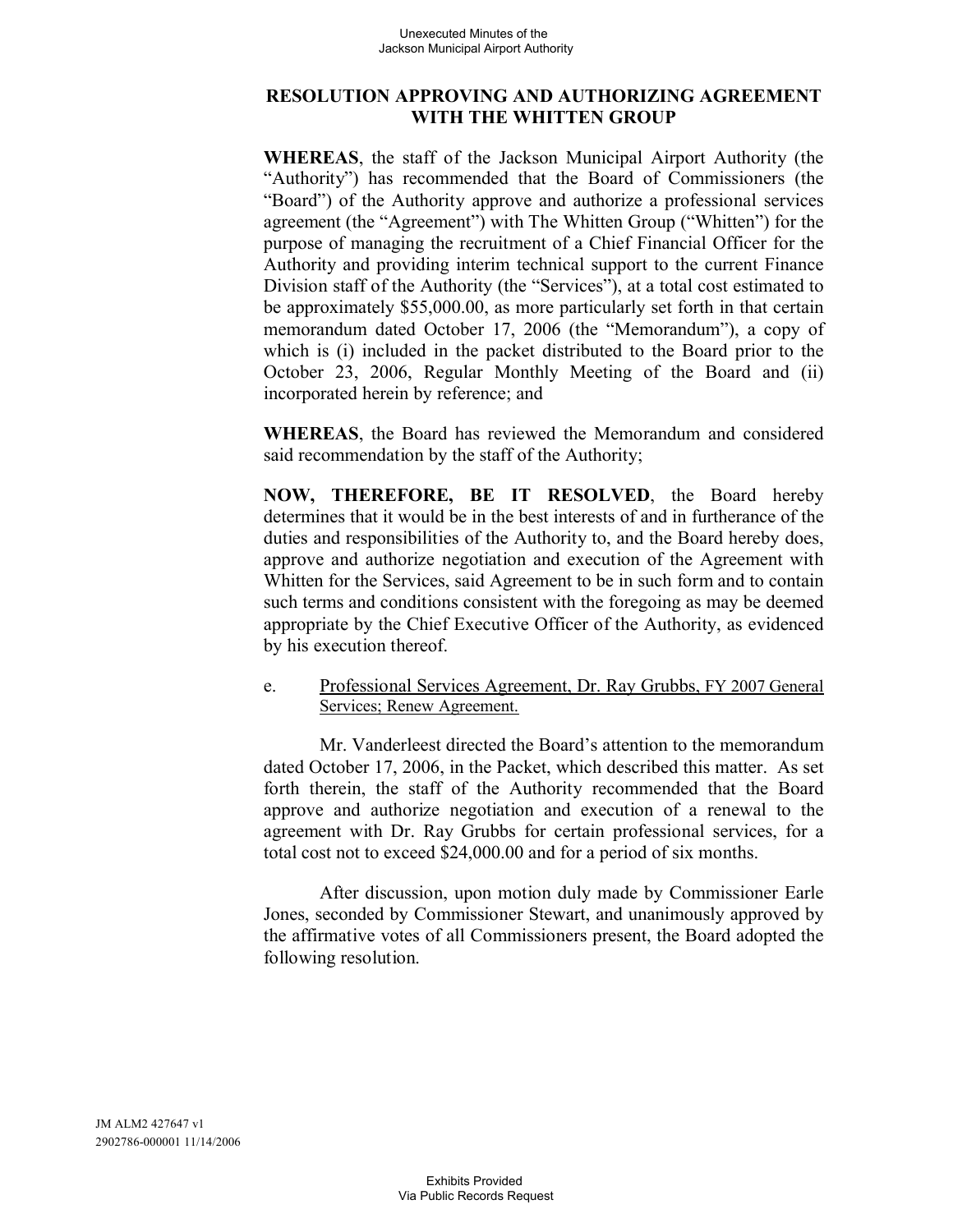#### **RESOLUTION APPROVING AND AUTHORIZING RENEWAL OF AGREEMENT WITH DR. RAY GRUBBS**

**WHEREAS**, the Jackson Municipal Airport Authority (the "Authority") has previously entered into an agreement (the "Agreement") with Dr. Ray Grubbs ("Dr. Grubbs") for certain professional services; and

**WHEREAS**, the staff of the Authority has recommended that the Board of Commissioners (the "Board") of the Authority approve and authorize renewal of the Agreement with Dr. Grubbs for certain additional professional services (the "New Services"), at a total cost not to exceed \$24,000.00 and for a term of six (6) months, as more particularly set forth in that certain memorandum dated October 17, 2006 (the "Memorandum"), a copy of which is (i) included in the packet distributed to the Board prior to the October 23, 2006, Regular Monthly Meeting of the Board and (ii) incorporated herein by reference; and

**WHEREAS**, the Board has reviewed the Memorandum and considered said recommendation by the staff of the Authority;

**NOW, THEREFORE, BE IT RESOLVED**, the Board hereby determines that it would be in the best interests of and in furtherance of the duties and responsibilities of the Authority to, the Board hereby does, approve and authorize negotiation and execution of a renewal of the Agreement to employ Dr. Grubbs to provide the New Services, said Agreement to be in such form and to contain such terms and conditions consistent with the foregoing as may be deemed appropriate by the Chief Executive Officer of the Authority, as evidenced by his execution thereof.

2. Planning, Budgeting and Financial Management.

No discussion or action was taken on this initiative.

- 3. Information Management Systems.
	- a. Authorization to Purchase Equipment.

Mr. Vanderleest directed the Board's attention to the memo dated October 12, 2006, in the Packet, which discussed this matter. As set forth therein, the staff of the Authority requested authorization to purchase certain computer hardware and software equipment previously submitted to and approved by the Board as part of the Fiscal Year 2007 Information Technology expense budget.

After discussion, upon motion duly made by Commissioner Glover, seconded by Commissioner Stewart, and unanimously approved by the affirmative votes of all Commissioners present, the Board adopted the following resolution.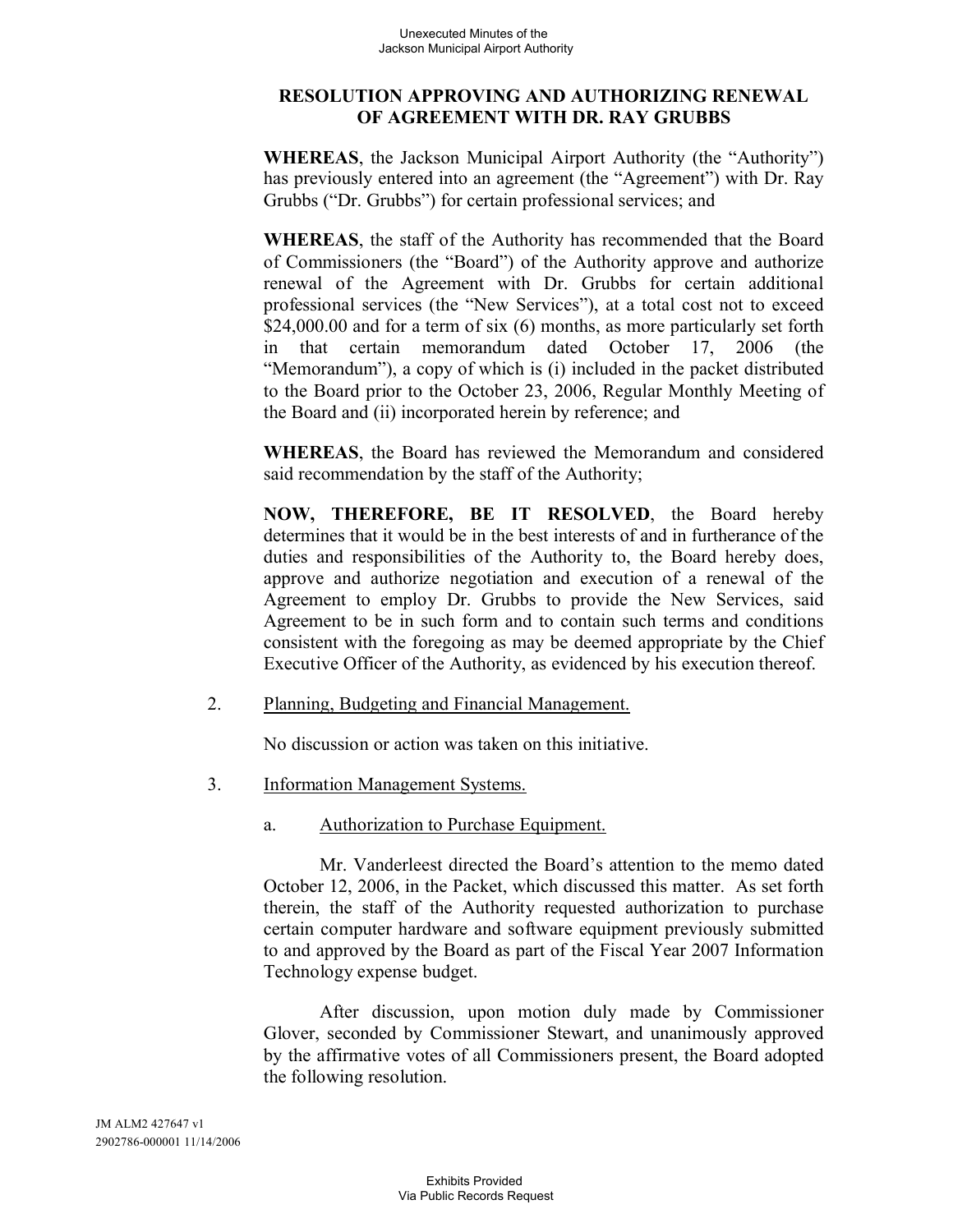#### **RESOLUTION APPROVING AND AUTHORIZING PURCHASE OF COMPUTER EQUIPMENT**

**WHEREAS**, the staff of the Jackson Municipal Airport Authority (the "Authority") has previously submitted to the Board of Commissioners (the "Board") of the Authority a proposed Fiscal Year 2007 Information Technology expense budget (the "Budget"); and

**WHEREAS**, said Budget was approved by the Board at the September 21, 2006, Board meeting; and

**WHEREAS**, the staff has requested approval and authorization to purchase off the Mississippi Express Products List certain computer hardware and software items (the "Equipment") included in said Budget and more particularly set forth in that certain memorandum dated October 12, 2006 (the "Memorandum"), a copy of which is (i) included in the packet distributed to the Board prior to the October 23, 2006, Regular Monthly Meeting of the Board and (ii) incorporated herein by reference; and

**WHEREAS**, the Board has reviewed the Memorandum and considered said recommendation by the staff of the Authority;

**NOW, THEREFORE, BE IT RESOLVED**, the Board hereby determines that it would be in the best interests of and in furtherance of the duties and responsibilities of the Authority to, and the Board hereby does, approve and authorize purchase of the Equipment off the Mississippi Express Products List as set forth in the Memorandum.

# b. Professional Services Agreement, Communication Arts Company; Logo Design.

Mr. Vanderleest directed the Board's attention to the memo dated October 17, 2006, in the Packet, which discussed this matter. As set forth therein, the staff of the Authority recommended that the Board approve and authorize negotiation and execution of a professional services agreement with Communication Arts Company ("CAC") for certain professional services, including design of a new logo for the Authority, at a total cost estimated to be approximately \$11,000.00.

After discussion, upon motion duly made by Commissioner Stewart, seconded by Commissioner Earle Jones, and unanimously approved by the affirmative votes of all Commissioners present, the Board adopted the following resolution.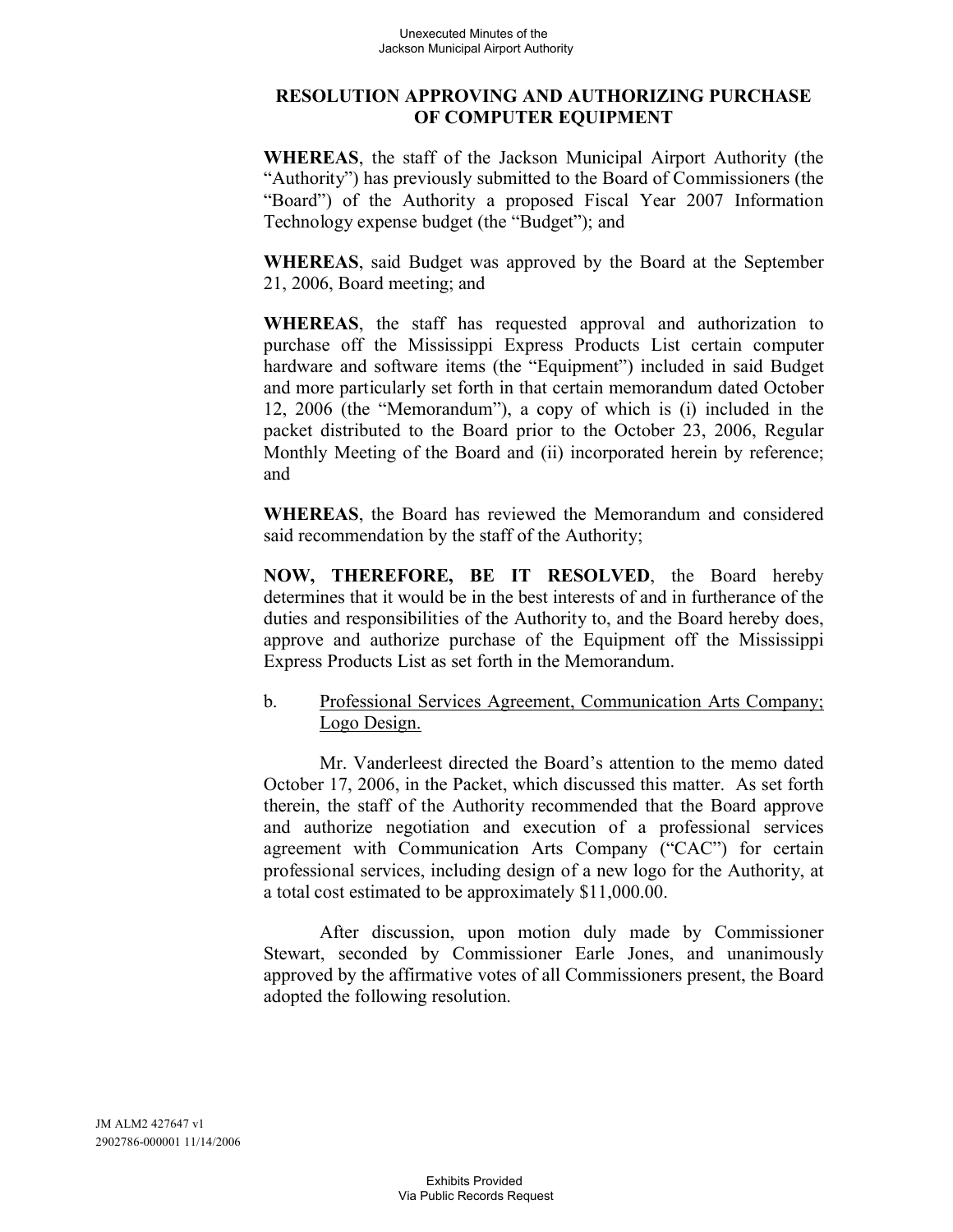#### **RESOLUTION APPROVING AND AUTHORIZING AGREEMENT WITH COMMUNICATION ARTS COMPANY**

**WHEREAS**, the staff of the Jackson Municipal Airport Authority (the "Authority") has recommended that the Board of Commissioners (the "Board") of the Authority approve and authorize entering into a professional services agreement (the "Agreement") with Communication Arts Company ("CAC") for certain professional services, including design of a new logo for the Authority (the "Services"), at a total cost estimated to be approximately \$11,000.00, as more particularly set forth in that certain memorandum dated October 17, 2006 (the "Memorandum"), a copy of which is (i) included in the packet distributed to the Board prior to the October 23, 2006, Regular Monthly Meeting of the Board and (ii) incorporated herein by reference; and

**WHEREAS**, the Board has reviewed the Memorandum and considered said recommendation by the staff of the Authority;

**NOW, THEREFORE, BE IT RESOLVED**, the Board hereby determines that it would be in the best interests of and in furtherance of the duties and responsibilities of the Authority to, and the Board hereby does, approve and authorize negotiation and execution of the Agreement with CAC for the Services, said Agreement to be in such form and to contain such terms and conditions consistent with the foregoing as may be deemed appropriate by the Chief Executive Officer of the Authority, as evidenced by his execution thereof.

- 4. Infrastructure Development and Project Management.
	- a. JMAA Contract No. 003-05-208, Terminal Renovations, JEIA: Change Order No. 24.

Mr. Vanderleest directed the Board's attention to the memorandum dated October 11, 2006, which described this matter, and Change Order No. 24, as found in the Packet. As set forth therein, Canizaro Cawthon Davis, the project design consultant, and the staff of the Authority recommended approval and accomplishment of Change Order No. 24 to Contract No. 003-05-208, which would increase the contract cost by \$32,411.00, in consideration for certain additional work more particularly described in Change Order No. 24.

After discussion, upon motion duly made by Commissioner Stewart, seconded by Commissioner Glover, and unanimously approved by the affirmative votes of all Commissioners present, the Board adopted the following resolution.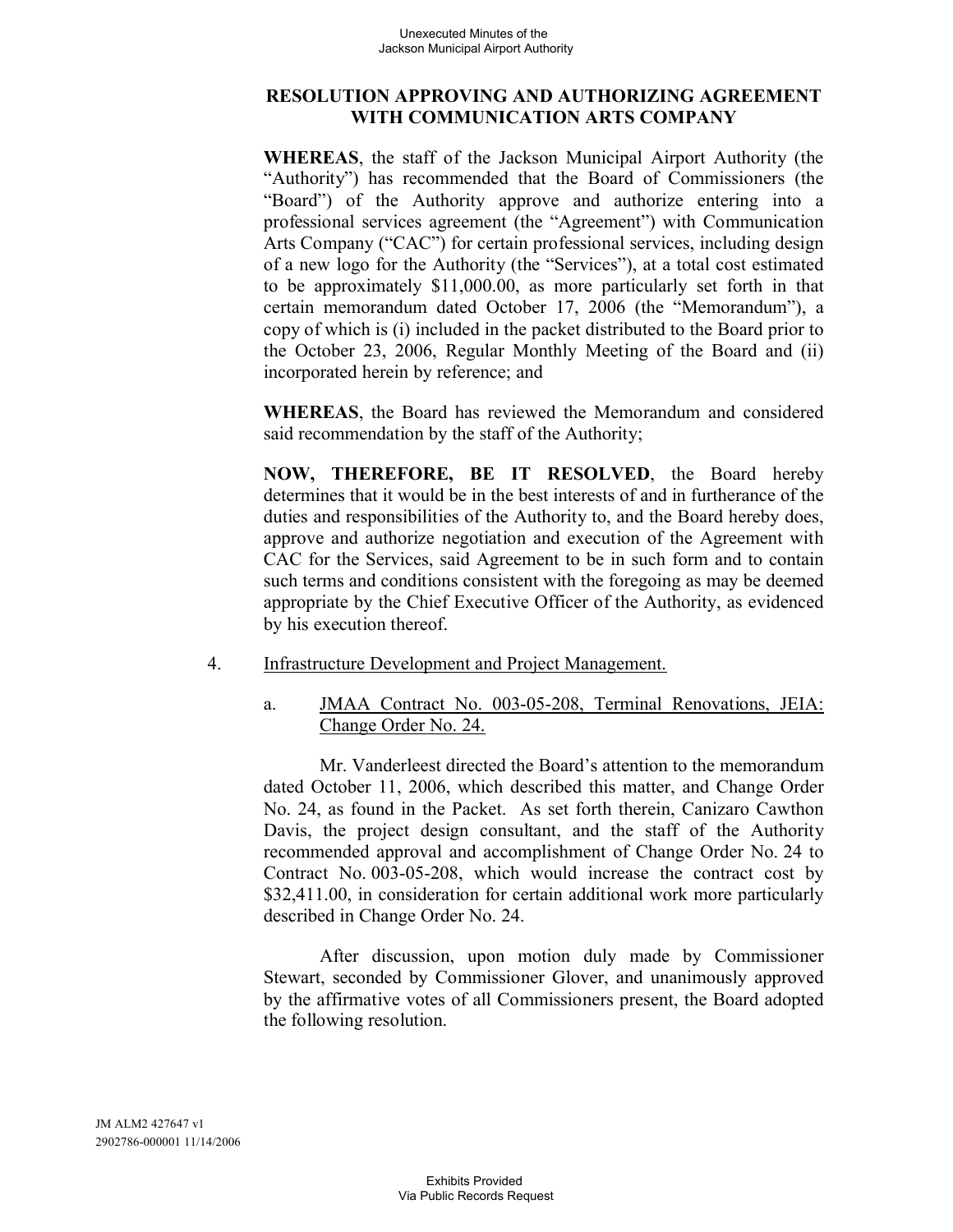#### **RESOLUTION APPROVING AND AUTHORIZING EXECUTION AND ACCOMPLISHMENT OF CHANGE ORDER NO. 24, CONTRACT NO. 003-05-208, TERMINAL RENOVATIONS, JACKSON-EVERS INTERNATIONAL AIRPORT**

**WHEREAS**, the Jackson Municipal Airport Authority (the "Authority") previously entered into an agreement identified as Contract No. 003-05- 208 (the "Contract") with W. G. Yates and Sons Construction Co. for terminal renovations at Jackson-Evers International Airport (the "Project"); and

**WHEREAS**, Canizaro Cawthon Davis ("CCD"), the Project design consultant, and the staff of the Authority have recommended that the Board of Commissioners (the "Board") of the Authority approve and authorize execution and accomplishment of a certain Change Order No. 24, which would increase the cost of the Project by \$32,411.00, in consideration for certain additional work more particularly described in Change Order No. 24, a copy of said Change Order No. 24 being (i) included in the packet distributed to the Board prior to the October 23, 2006, Regular Monthly Meeting of the Board and (ii) incorporated herein by reference; and

**WHEREAS**, the Board has reviewed Change Order No. 24 and considered said recommendation by CCD and the staff of the Authority;

**NOW, THEREFORE, BE IT RESOLVED**, the Board hereby determines that it would be in the best interests of and in furtherance of the duties and responsibilities of the Authority to, and the Board hereby does, approve and authorize execution and accomplishment of Change Order No. 24 to Contract No. 003-05-208.

# b. JMAA Contract No. 011-05-165-2 East North Cross Road, JEIA: Change Order No. 2.

Mr. Vanderleest directed the Board's attention to the memo dated October 11, 2006, in the Packet, which discussed this matter. As set forth therein, Civil Tech Engineers, the project engineering consultant, and the staff of the Authority recommended approval and accomplishment of Change Order No. 2 to Contract No. 011-05-165-2, which would increase the contract cost by \$32,368.32 and add fifteen (15) days to the time of completion of the project, in consideration for certain additional work more particularly described in Change Order No. 2.

After discussion, upon motion duly made by Commissioner Glover, seconded by Commissioner Stewart, and unanimously approved by the affirmative votes of all Commissioners present, the Board adopted the following resolution.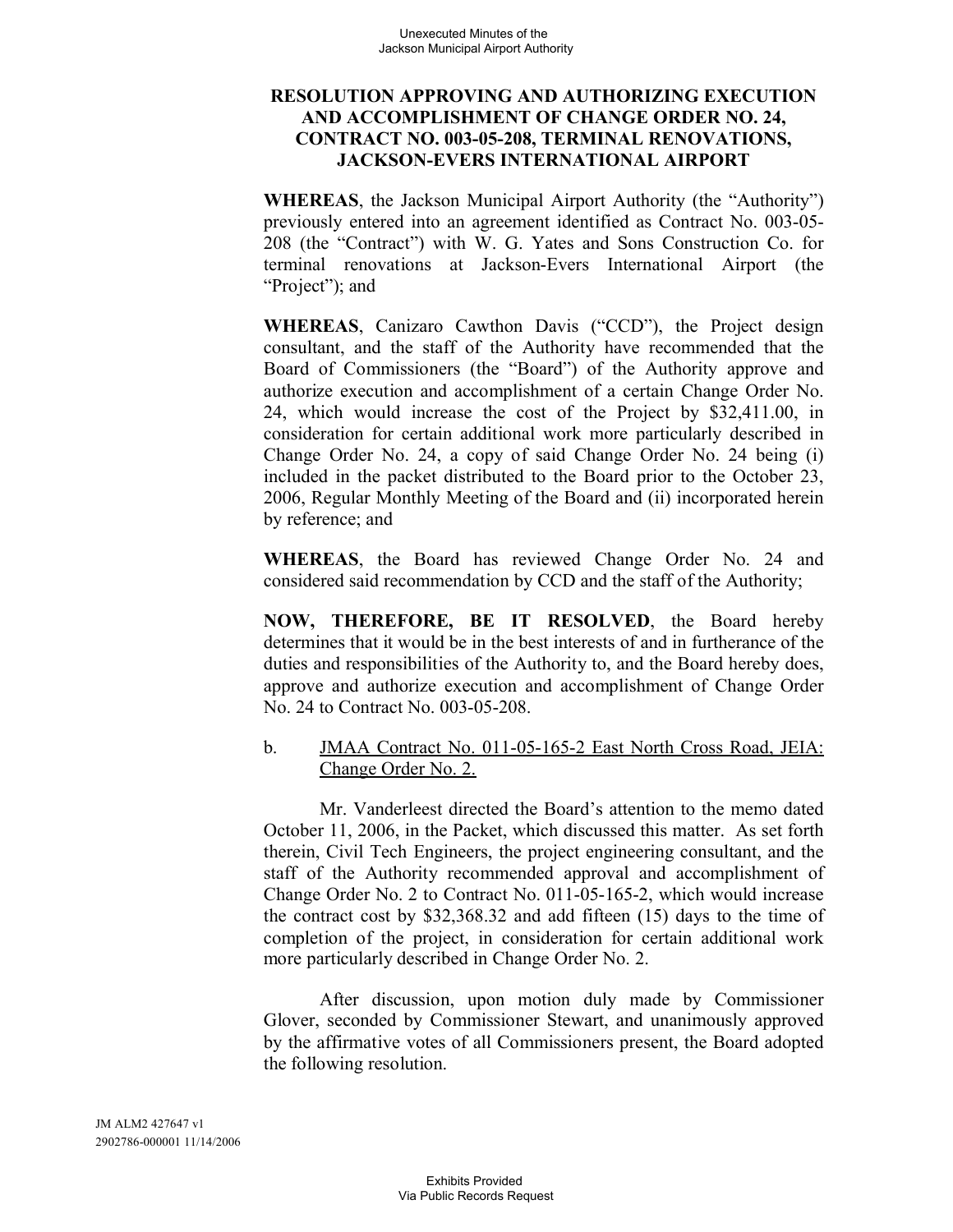#### **RESOLUTION APPROVING AND AUTHORIZING EXECUTION AND ACCOMPLISHMENT OF CHANGE ORDER NO. 2, CONTRACT NO. 011-05-165-2, EAST NORTH CROSS ROAD, JACKSON-EVERS INTERNATIONAL AIRPORT**

**WHEREAS**, the Jackson Municipal Airport Authority (the "Authority") previously entered into an agreement identified as Contract No. 011-05- 165-2 (the "Contract") with Hemphill Construction Company for construction of the East North Cross Road at Jackson-Evers International Airport (the "Project"); and

**WHEREAS**, Civil Tech Engineers ("CTE"), the Authority's engineering consultant for the Project, and the staff of the Authority have recommended that the Board of Commissioners (the "Board") of the Authority approve and authorize execution and accomplishment of a certain Change Order No. 2, which would increase the cost of the Project by \$32,368.32 and add fifteen (15) days to the time for completion of the Project, in consideration for certain additional work more particularly described in Change Order No. 2, a copy of said Change Order No. 2 being (i) included in the packet distributed to the Board prior to the October 23, 2006, Regular Monthly Meeting of the Board and (ii) incorporated herein by reference; and

**WHEREAS**, the Board has reviewed said Change Order No. 2 and considered said recommendation by CTE and the staff of the Authority;

**NOW, THEREFORE, BE IT RESOLVED**, the Board hereby determines that it would be in the best interests of and in furtherance of the duties and responsibilities of the Authority to, and the Board hereby does, approve and authorize execution and accomplishment of Change Order No. 2 to Contract No. 011-05-165-2.

c. JMAA Contract No. 005-05-220, Parking Garage Expansion. JEIA: Change Order No. 10.

Mr. Vanderleest directed the Board's attention to the memorandum dated October 12, 2006, which described this matter, and Change Order No. 10, as found in the Packet. As set forth therein, Mr. Vanderleest said that the staff of the Authority and Walker Parking Consultants ("Walker"), the Authority's professional consultant for this project, recommended approval and accomplishment of Change Order No. 10 to Contract No.005-05-220, which would increase the contract cost by \$14,373.00, but add no days to the time for completion of the project, in consideration for certain additional work more particularly described in Change Order No. 10.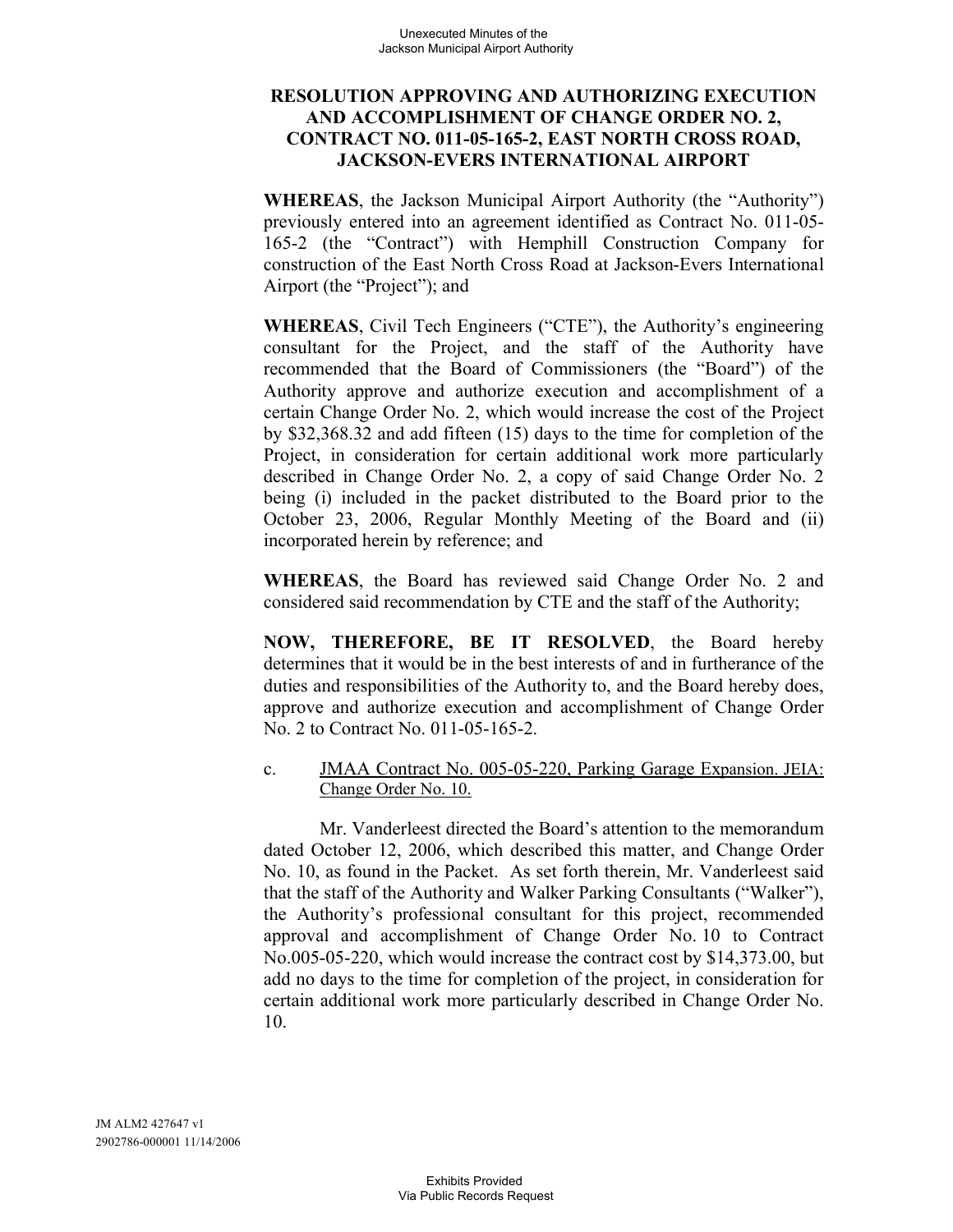After discussion, upon motion duly made by Commissioner Earle Jones, seconded by Commissioner Stewart, and unanimously approved by the affirmative votes of all Commissioners present, the Board adopted the following resolution.

#### **RESOLUTION APPROVING AND AUTHORIZING EXECUTION AND ACCOMPLISHMENT OF CHANGE ORDER NO. 10, CONTRACT NO. 005-05-220, PARKING GARAGE EXPANSION, JACKSON-EVERS INTERNATIONAL AIRPORT**

**WHEREAS,** the Jackson Municipal Airport Authority (the "Authority") previously entered into a certain agreement identified as Contract No. 005- 05-220 (the "Contract") with Yates/Brashears for expansion of the parking garage at Jackson-Evers International Airport (the "Project"); and

**WHEREAS**, Walker Parking Consultants ("Walker"), the Authority's professional consultant for the Project, and the staff of the Authority have recommended that the Board of Commissioners (the "Board") of the Authority approve and authorize execution and accomplishment of a certain Change Order No. 10 to the Contract, which would increase the cost of the Project by \$14,373.00, but add no days to the time for completion of the Project, as more particularly described in that certain Change Order No. 10, a copy of said Change Order No. 10 being (i) included in the packet distributed to the Board prior to the October 23, 2006, Regular Monthly Meeting of the Board and (ii) incorporated herein by reference; and

**WHEREAS,** the Board has reviewed Change Order No. 10 and considered said recommendation by Walker and the staff of the Authority;

**NOW, THEREFORE, BE IT RESOLVED,** the Board hereby determines that it would be in the best interests of and in furtherance of the duties and responsibilities of the Authority to, and the Board hereby does, approve and authorize execution and accomplishment of Change Order No. 10 to Contract No. 005-05-220.

#### d. JMAA Contract No. 017-06-247. Landscaping and Related Services, JEIA: Change Order No. 2.

Mr. Vanderleest directed the Board's attention to the memorandum dated October 12, 2006, which described this matter, and Change Order No. 2, as found in the Packet. As set forth therein, Walker Parking Consultants, the Authority's professional consultant for this project, and the staff of the Authority recommended approval and accomplishment of Change Order No. 2 to Contract No. 017-06-247, which would increase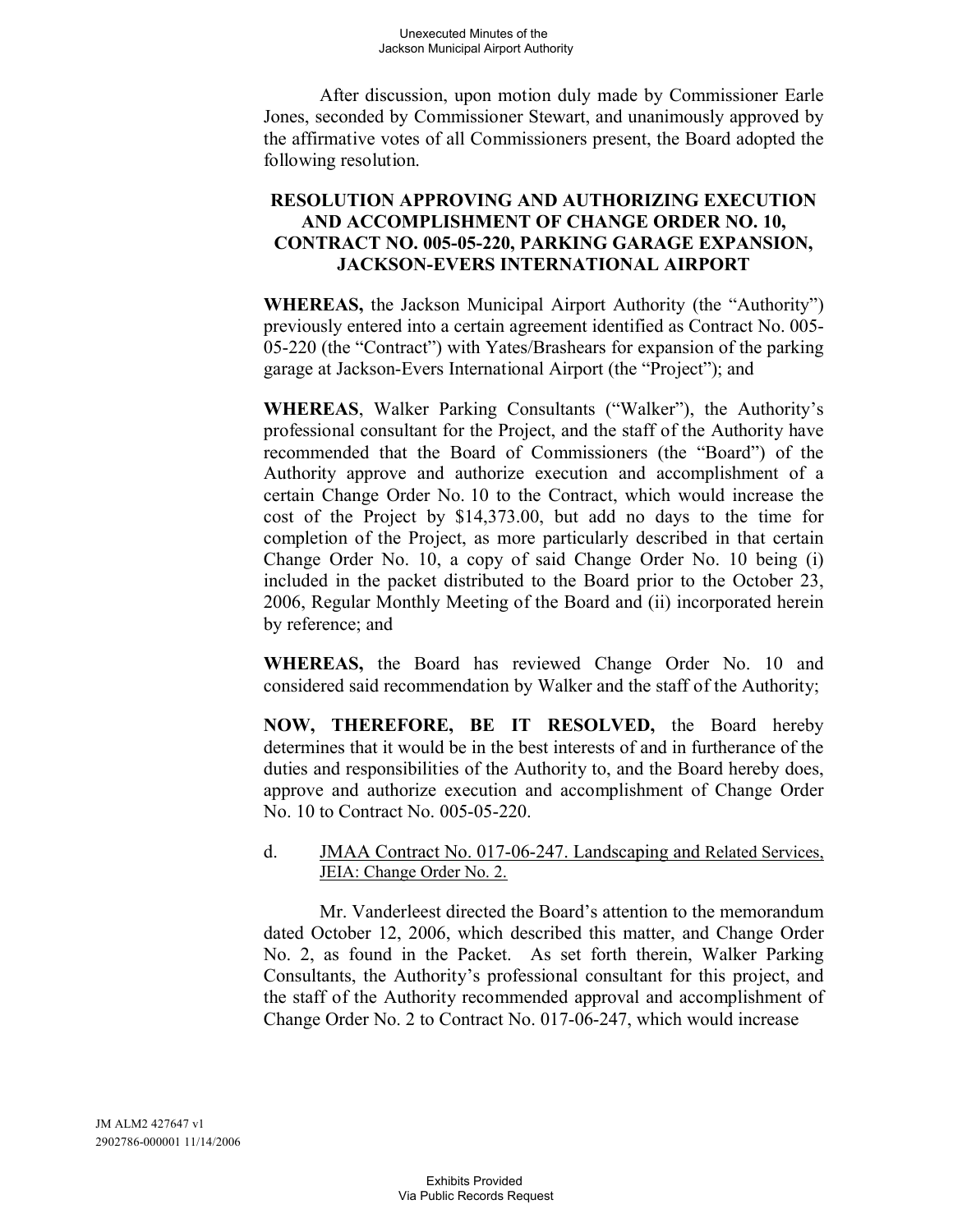the contract cost by \$15,226.00, but add no days to the time for completion of the project, in consideration for certain additional work more particularly described in Change Order No. 2.

After discussion, upon motion duly made by Commissioner Glover, seconded by Commissioner Earle Jones, and unanimously approved by the affirmative votes of all Commissioners present, the Board adopted the following resolution.

# **RESOLUTION APPROVING AND AUTHORIZING EXECUTION AND ACCOMPLISHMENT OF CHANGE ORDER NO. 2, CONTRACT NO. 017-06-247, LANDSCAPING AND RELATED SERVICES, JACKSON-EVERS INTERNATIONAL AIRPORT**

**WHEREAS,** the Jackson Municipal Airport Authority (the "Authority") previously entered into an agreement identified as Contract No. 017-06- 247 (the "Contract") with Love Irrigation, Inc. for landscaping and related services at Jackson-Evers International Airport (the "Project"); and

**WHEREAS,** Walker Parking Consultants ("Walker"), the Authority's professional consultant for the Project, and the staff of the Authority have recommended that the Board of Commissioners (the "Board") of the Authority approve and authorize execution and accomplishment of a certain Change Order No. 2, which would increase the cost of the Project by \$15,226.00, but add no days to the time for completion of the Project, in consideration for certain additional work more particularly set forth in Change Order No. 2, a copy of said Change Order No. 2 being (i) included in the packet distributed to the Board prior to the October 23, 2006, Regular Monthly Meeting of the Board and (ii) incorporated herein by reference; and

**WHEREAS,** the Board has reviewed Change Order No. 2 and considered said recommendation by Walker and the staff of the Authority;

**NOW, THEREFORE, BE IT RESOLVED**, the Board hereby determines that it would be in the best interests of and in furtherance of the duties and responsibilities of the Authority to, and the Board hereby does, approve and authorize execution and accomplishment of Change Order No. 2 to the Contract.

# e. JMAA Contract No. 017-06-249, Signage Related to Parking Garage Expansion, JEIA: Change Order No. 2.

Mr. Vanderleest directed the Board's attention to the memo dated October 16, 2006, in the Packet, which discussed this matter, and Change Order No. 2, as found in the Packet. As set forth therein, Walker Parking Consultants ("Walker"), the Authority's professional consultant for this project, and the staff of the Authority recommended approval and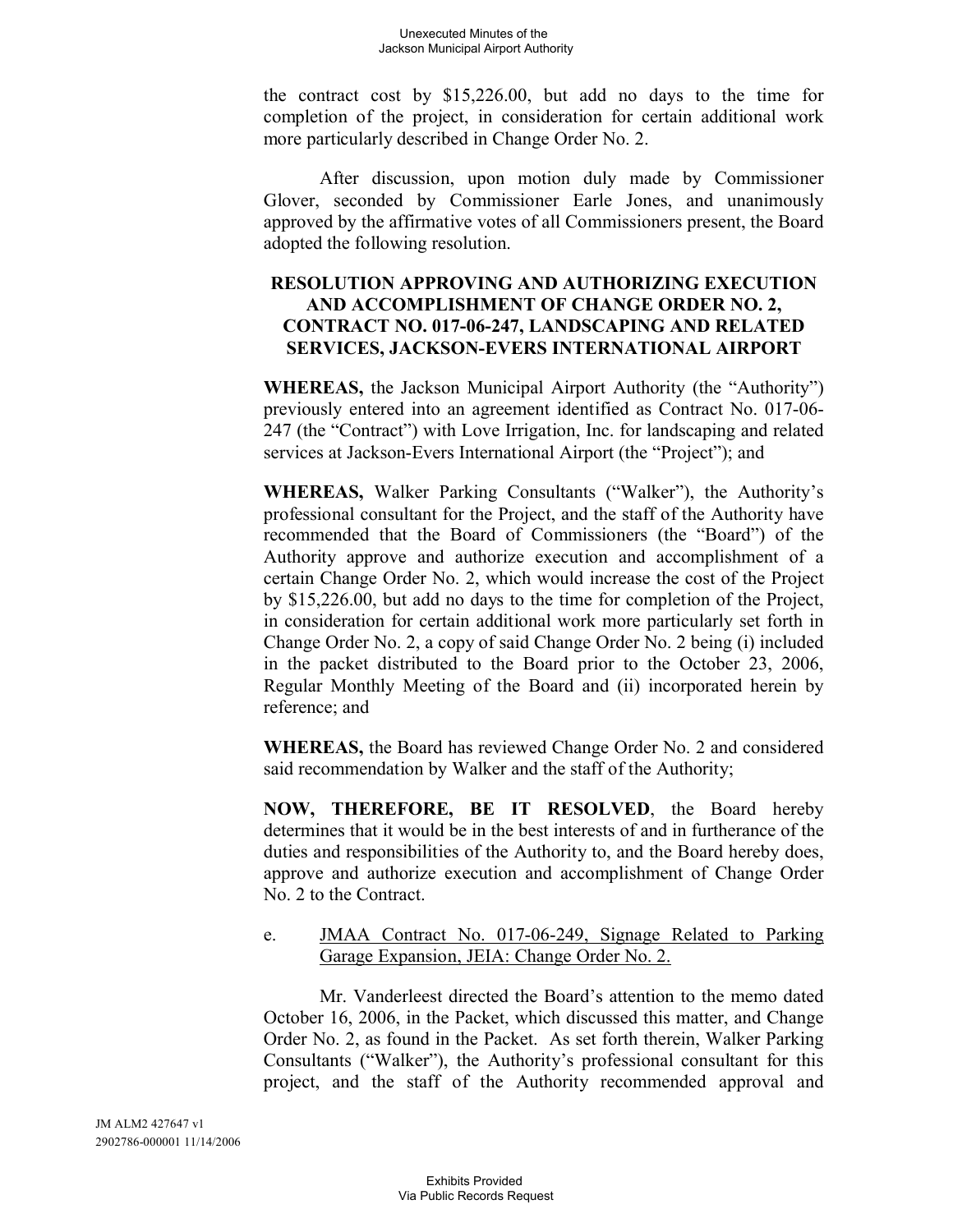accomplishment of Change Order No. 2 to Contract No. 017-06-249, which would increase the contract cost by \$3,141.00, but add no days to the time for completion of the project, in consideration for certain additional work more particularly described in Change Order No. 2.

After discussion, upon motion duly made by Commissioner Glover, seconded by Commissioner Earle Jones, and unanimously approved by the affirmative votes of all Commissioners present, the Board adopted the following resolution.

# **RESOLUTION APPROVING AND AUTHORIZING EXECUTION AND ACCOMPLISHMENT OF CHANGE ORDER NO. 2, CONTRACT NO. 017-06-249, SIGNAGE FABRICATION, INSTALLATION AND RELATED SERVICES, JACKSON-EVERS INTERNATIONAL AIRPORT**

**WHEREAS**, the Jackson Municipal Airport Authority (the "Authority") previously entered into a certain agreement identified as Contract No. 017- 06-249 (the "Contract") with 1-Stop Sign & Safety for signage fabrication, installation and related services at Jackson-Evers International Airport (the "Project"); and

**WHEREAS**, Walker Parking Consultants ("Walker"), the Authority's professional consultant for the Project, and the staff of the Authority have recommended that the Board of Commissioners (the "Board") of the Authority approve and authorize execution and accomplishment of a certain Change Order No. 2 to the Contract, which would increase the cost of the Project by \$3,141.00, but add no days to the time for completion of the Project, in consideration for certain additional work more particularly set forth in that certain Change Order No. 2, a copy of said Change Order No. 2 being (i) included in the packet distributed to the Board prior to the October 23, 2006 Regular Monthly Meeting of the Board and (ii) incorporated herein by reference; and

**WHEREAS**, the Board has reviewed Change Order No. 2 and considered said recommendation by Walker and the staff of the Authority;

**NOW, THEREFORE, BE IT RESOLVED,** the Board hereby determines that it would be in the best interests of and in furtherance of the duties and responsibilities of the Authority to, and the Board hereby does, approve and authorize execution and accomplishment of Change Order No. 2 to Contract No. 017-06-249.

#### f. JMAA Project No. 045-06. Custodial Office and Break Area Renovation, JEIA: Reject Bids.

Mr. Vanderleest directed the Board's attention to the memo dated October 19, 2006, in the Packet, which discussed this matter. As set forth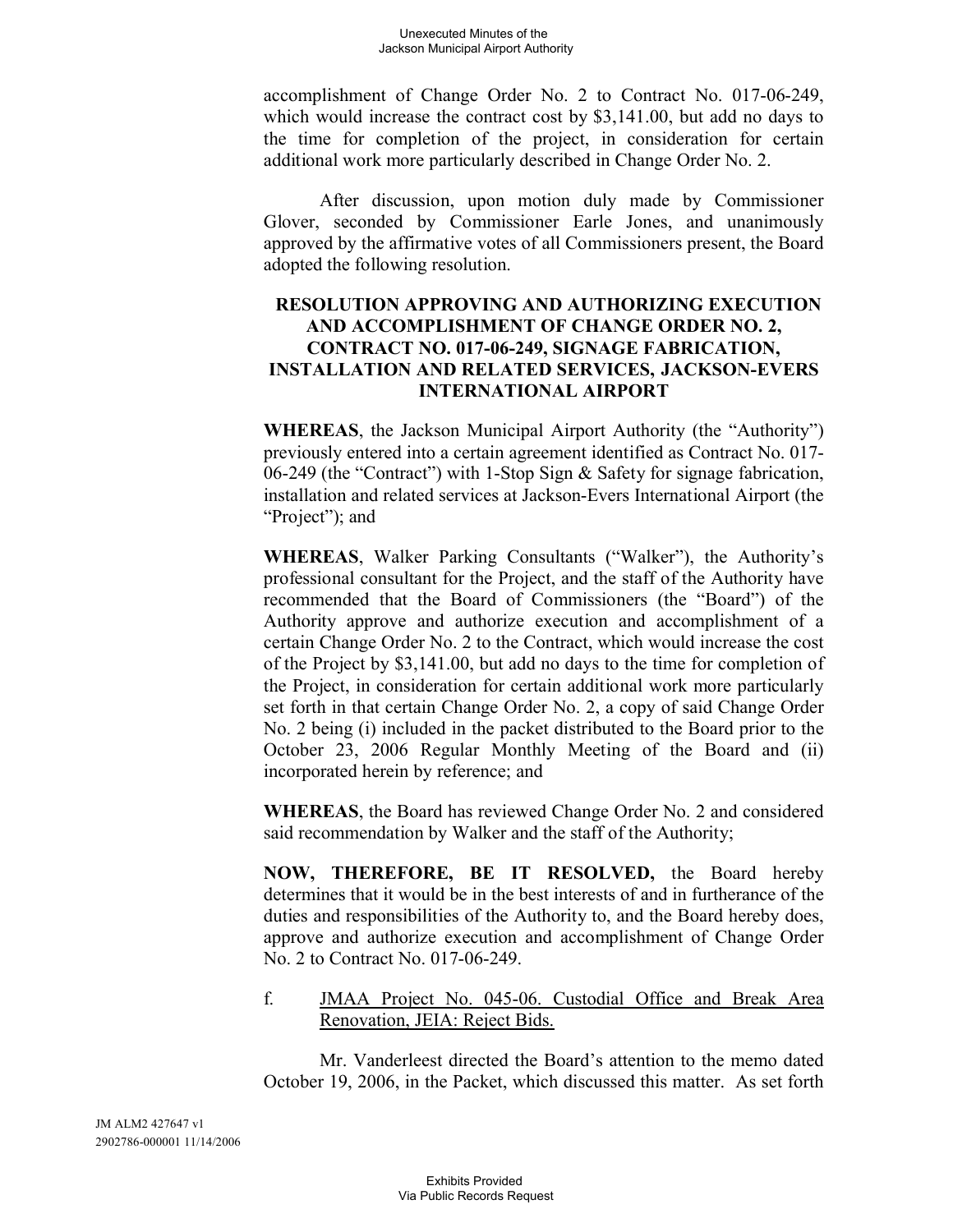therein, the staff of the Authority recommended that the Board reject all bids received for this project and re-advertise the project after the architect has reviewed the scope of the project to reduce the cost.

After discussion, upon motion duly made by Commissioner Earle Jones, seconded by Commissioner Stewart, and unanimously approved by the affirmative votes of all Commissioners present, the Board adopted the following resolution.

# **RESOLUTION APPROVING AND AUTHORIZING REJECTION OF BIDS, CONTRACT NO. 045-06-278, CUSTODIAL OFFICE AND BREAK AREA RENOVATION, JACKSON-EVERS INTERNATIONAL AIRPORT**

**WHEREAS**, after publication of an advertisement in accordance with applicable law, the Jackson Municipal Airport Authority (the "Authority") received two (2) bids (the "Bids") for renovation of the custodial office and break area at Jackson-Evers International Airport (identified as "Contract No. 045-06-278" and the "Project"); and

**WHEREAS**, the staff of the Authority has advised the Board of Commissioners (the "Board") of the Authority that the lowest of the Bids exceeded the budget for the Project by approximately \$90,000.00, and has recommended that the Board reject the Bids and re-advertise the Project for bids, after consultation with the Authority's professional architectural consultant for the Project in an attempt to revise the scope of the Project in order to reduce the bids, all as more particularly set forth in that certain memorandum dated October 19, 2006 (the "Memorandum"), a copy of which is (i) included in the packet distributed to the Board prior to the October 23, 2006, Regular Monthly Meeting of the Board and (ii) incorporated herein by reference; and

**WHEREAS**, the Board has reviewed the Memorandum and considered said recommendation by the staff of the Authority;

**NOW, THEREFORE, BE IT RESOLVED**, the Board hereby determines that it would be in the best interests of and in furtherance of the duties and responsibilities of the Authority to, the Board hereby does: (i) reject the Bids and (ii) authorize and direct the staff of the Authority to work with the Architect to reduce the scope of the Project in order to reduce the estimated cost of the Project and, upon accomplishment of the foregoing, to re-advertise the Project for bids.

# g. **JMAA ProjectNo. 052-06, Clearing of Utility Right of Way, JEIA:** Award Bid.

Mr. Vanderleest directed the Board's attention to the memorandum dated October 16, 2006, and the Bid Tabulation Form dated October 13,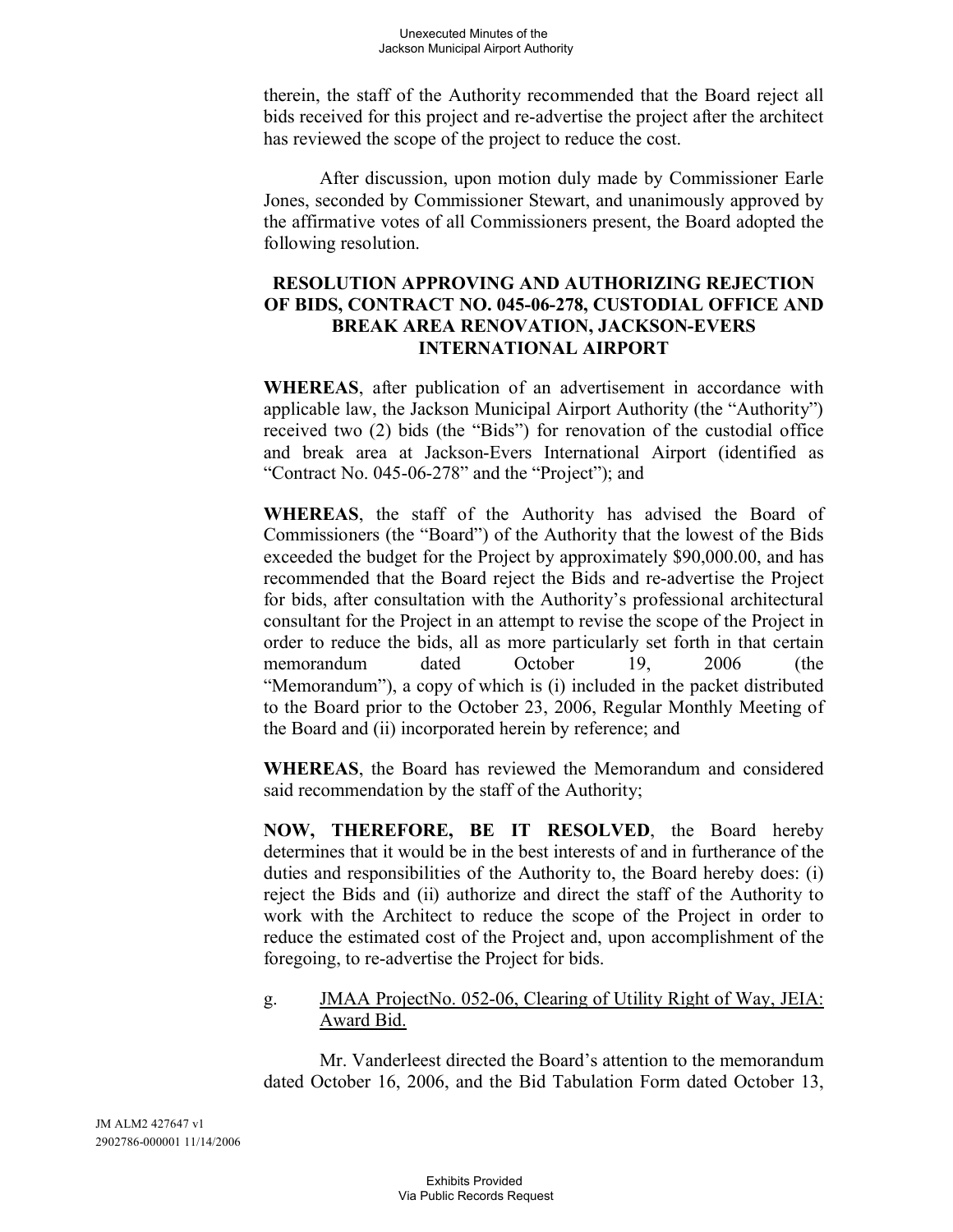2006, in the Packet, which described this matter. As set forth therein, the Authority received three (3) bids after publishing an advertisement for bids for this project. The staff of the Authority recommended that the Board accept the bid submitted by Dunn Roadbuilders, LLC in the amount of \$46,950.00 as the lowest and best bid for this project.

After discussion, upon motion duly made by Commissioner Stewart, seconded by Commissioner Glover, and unanimously approved by the affirmative votes of all Commissioners present, the Board adopted the following resolution.

#### **RESOLUTION ACCEPTING BID BY DUNN ROADBUILDERS, LLC FOR PROJECT NO. 052-06, CLEARING OF UTILITY RIGHT OF WAY, JACKSON-EVERS INTERNATIONAL AIRPORT**

**WHEREAS**, after publication of an advertisement for bids in accordance with applicable law, the Jackson Municipal Airport Authority (the "Authority") received three (3) bids for clearing of utility right of way at Jackson-Evers International Airport, identified as Project No. 052-06 (the "Project"); and

**WHEREAS**, as set forth in that certain Bid Tabulation Form dated October 13, 2006 (the "Bid Tabulation Form"), the low bid for the Project was submitted by Dunn Roadbuilders, LLC ("Dunn") in the amount of \$46,950.00 (the "Bid"), a copy of said Bid Tabulation Form being (i) included in the packet distributed to the Board prior to the October 23, 2006, Regular Monthly Meeting of the Board and (ii) incorporated herein by reference; and

**WHEREAS**, the staff of the Authority has advised the Board of Commissioners (the "Board") of the Authority that the Bid submitted by Dunn was in compliance with the bid requirements, and has recommended that the Bid by Dunn be accepted as the lowest and best bid for the Project; and

**WHEREAS**, the Board has considered said recommendation by the staff of the Authority;

**NOW, THEREFORE, BE IT RESOLVED**, the Board hereby determines that it would be in the best interests of and in furtherance of the duties and responsibilities of the Authority to, the Board hereby does, accept the Bid by Dunn as the lowest and best bid for the Project, and authorizes and directs the Chief Executive Officer of the Authority to negotiate and execute an appropriate agreement and related documents with Dunn (collectively, the "Agreement") to accomplish the Project, said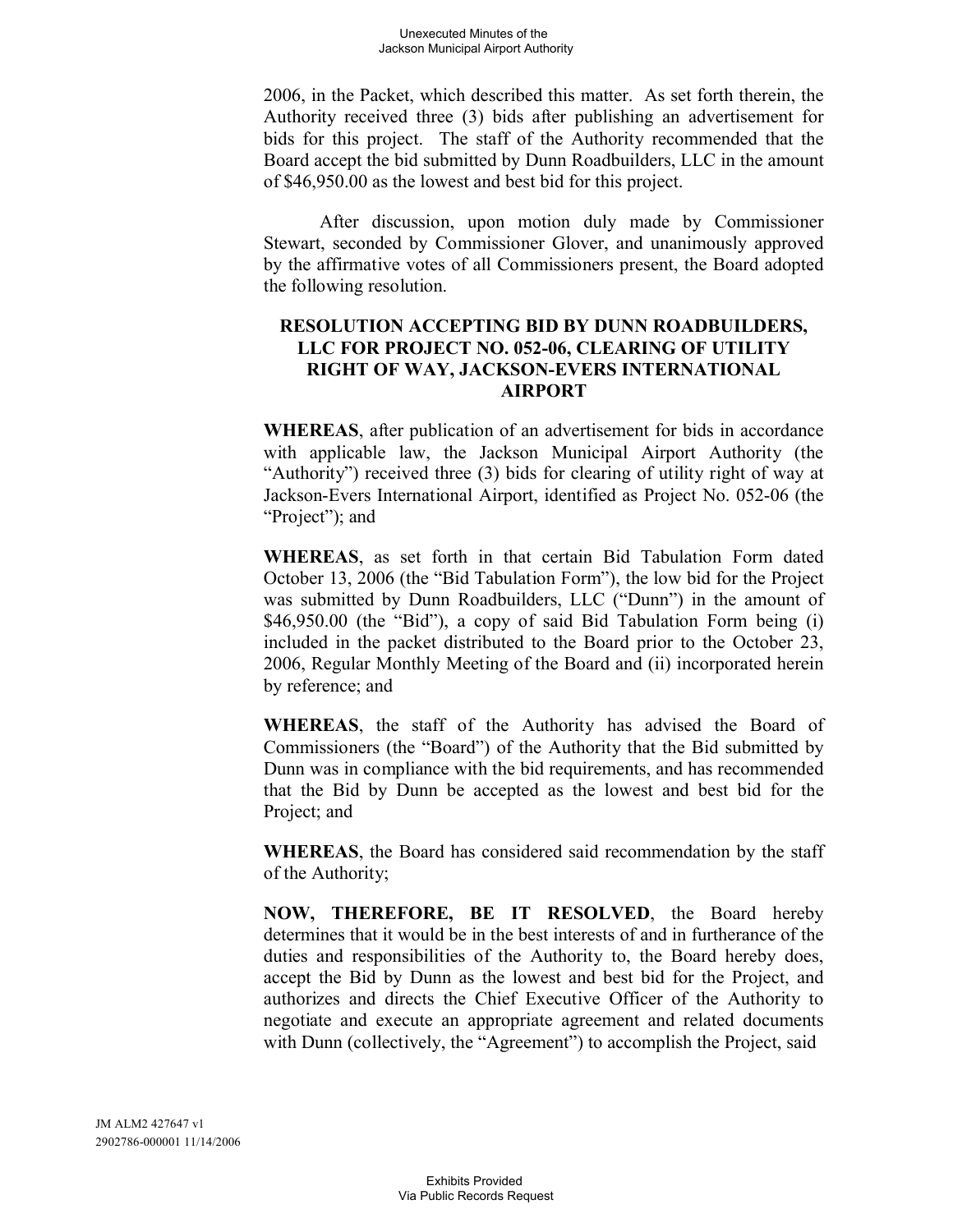Agreement to be in such form and to contain such terms and conditions consistent with the foregoing as may be deemed appropriate by the Chief Executive Officer, as evidenced by his execution thereof.

#### h. JMAA Project No. 055-06, Provide and Maintain Interior Plants, JEIA: Award Bid.

Mr. Vanderleest directed the Board's attention to the memo dated October 23, 2006, and the Bid Tabulation Form dated October 23, 2006, in the Packet, which discussed this matter. As set forth therein, the Authority received three (3) bids after publishing an advertisement for bids for this project. The staff of the Authority recommended that the Board accept the bid submitted by Foliage Design System in the amount of \$1,125.00 as the monthly fee, with an increase of 2% for each annual contract renewal term, as the lowest and best bid for this project.

After discussion, upon motion duly made by Commissioner Earle Jones, seconded by Commissioner Stewart, and unanimously approved by the affirmative votes of all Commissioners present, the Board adopted the following resolution.

# **RESOLUTION ACCEPTING BID BY FOLIAGE DESIGN SYSTEM FOR PROJECT NO. 055-06, PROVIDE AND MAINTAIN INTERIOR PLANTS, JACKSON-EVERS INTERNATIONAL AIRPORT**

**WHEREAS**, after publication of an advertisement for bids in accordance with applicable law, the Jackson Municipal Airport Authority (the "Authority") received three (3) bids for the placement and maintenance of interior plants at Jackson-Evers International Airport, identified as Project No. 055-06 (the "Project"); and

**WHEREAS**, as set forth in that certain Bid Tabulation Form dated October 23, 2006 (the "Bid Tabulation Form"), the low bid for the Project was submitted by Foliage Design System ("FDS") in the amount of \$1,125.00 as the monthly fee, with an increase of 2% for each annual contract renewal term (the "Bid"), a copy of said Bid Tabulation Form being (i) included in the packet distributed to the Board prior to the October 23, 2006, Regular Monthly Meeting of the Board and (ii) incorporated herein by reference; and

**WHEREAS**, the staff of the Authority has advised the Board of Commissioners (the "Board") of the Authority that the Bid submitted by FDS was in compliance with the bid requirements for the Project, and has recommended that the Bid by FDS be accepted as the lowest and best bid for the Project; and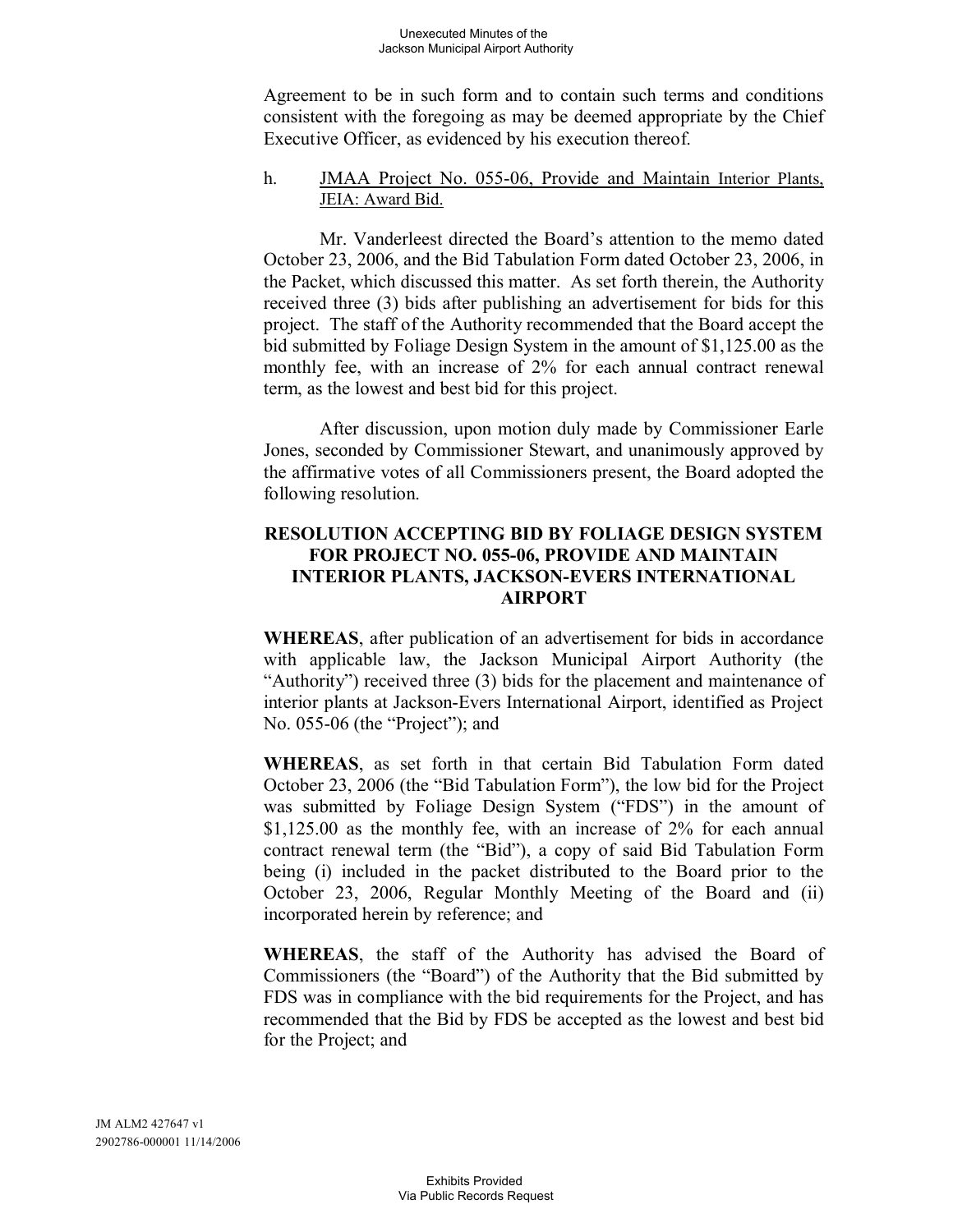**WHEREAS**, the Board has considered said recommendation by the staff of the Authority;

**NOW, THEREFORE, BE IT RESOLVED**, the Board hereby determines that it would be in the best interests of and in furtherance of the duties and responsibilities of the Authority to, the Board hereby does: (i) accept the Bid by FDS as the lowest and best bid for the Project, and (ii) authorize and direct the Chief Executive Officer of the Authority to negotiate and execute an appropriate agreement and related documents with FDS (collectively, the "Agreement") to accomplish the Project, said Agreement to be in such form and to contain such terms and conditions consistent with the foregoing as may be deemed appropriate by the Chief Executive Officer, as evidenced by his execution thereof.

i. JMAA Project No. 056-06, Rental Agreement to Provide Maintenance Uniforms, JEIA and HKS: Award Bid.

Mr. Vanderleest directed the Board's attention to the memo dated October 23, 2006, in the Packet, which discussed this matter. As set forth therein, the Authority received two (2) bids after publishing an advertisement for bids for this project. The staff of the Authority recommended that the Board (i) waive the failure of Cintas Corporation ("Cintas") to notarize its bid (after being advised by legal counsel that said defect did not affect the competitive nature of the procurement and could be waived) and (ii) accept the bid submitted by Cintas, in the amount of \$6.75 as the weekly cost per employee, with an increase of 5% for each annual contract renewal, as the lowest and best bid for this project.

After discussion, upon motion duly made by Commissioner Stewart, seconded by Commissioner Earle Jones, and unanimously approved by the affirmative votes of all Commissioners present, the Board adopted the following resolution.

# **RESOLUTION ACCEPTING BID BY CINTAS CORPORATION FOR PROJECT NO. 056-06, AGREEMENT TO PROVIDE MAINTENANCE UNIFORMS, JACKSON-EVERS INTERNATIONAL AIRPORT AND HAWKINS FIELD**

**WHEREAS**, after publication of an advertisement for bids in accordance with applicable law, the Jackson Municipal Airport Authority (the "Authority") received two (2) bids for the rental of uniforms for maintenance personnel at Jackson-Evers International Airport and Hawkins Field, identified as Project No. 056-06 (the "Project"); and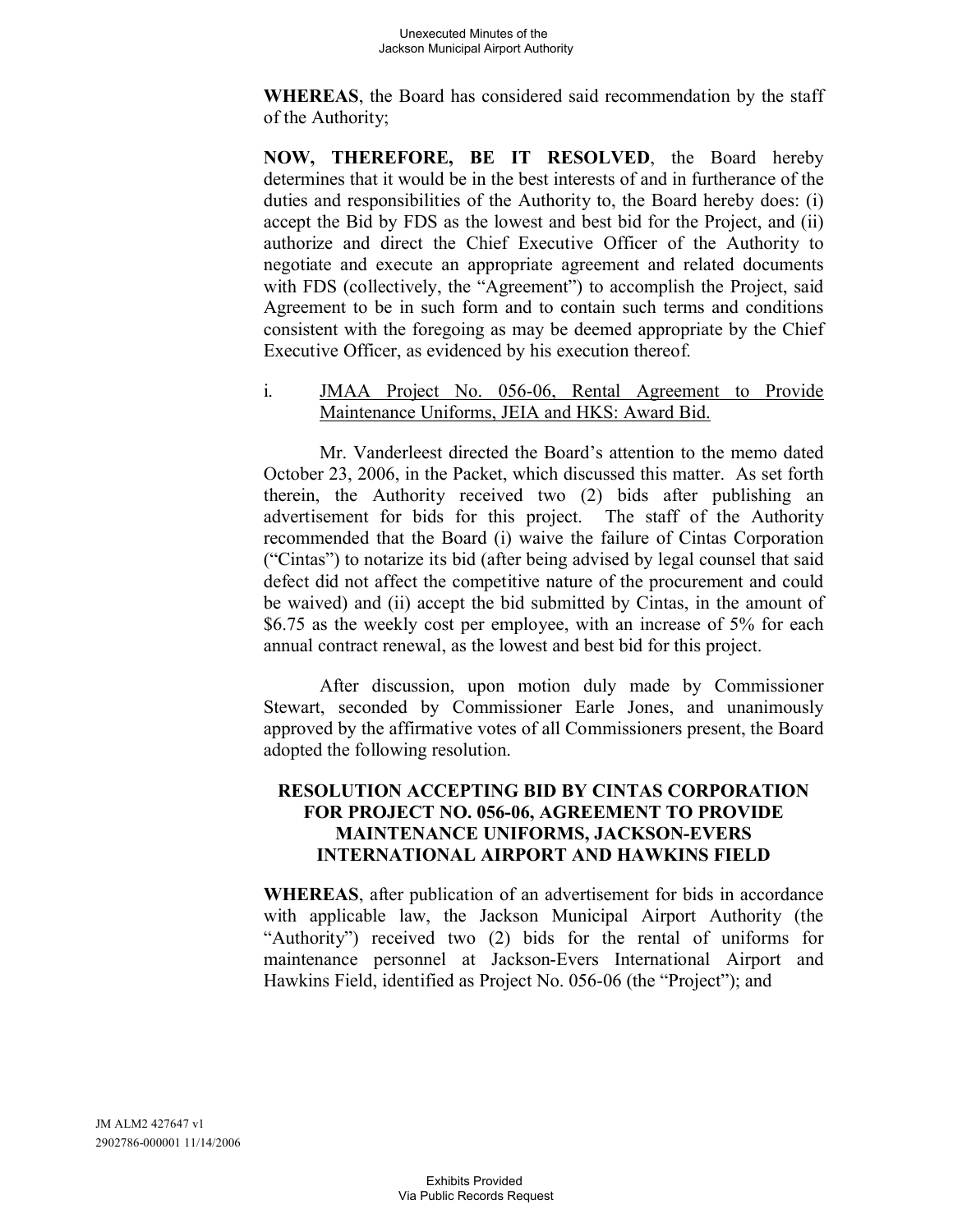**WHEREAS**, the low bid for the Project was submitted by Cintas Corporation ("Cintas") in the amount of \$6.75 as the weekly cost per employee, with an increase of 5% for each annual contract renewal (the "Bid"); and

**WHEREAS**, the staff of the Authority has advised the Board of Commissioners (the "Board") of the Authority that the Bid submitted by Cintas was in compliance with the bid requirements, with the exception of the failure to notarize the bid form, and has recommended that the Board (i) waive said failure to notarize the bid form and (ii) accept the Bid by Cintas as the lowest and best bid for the Project; and

**WHEREAS**, the Board has considered said recommendation by the staff of the Authority;

**NOW, THEREFORE, BE IT RESOLVED**, the Board hereby determines that it would be in the best interests of and in furtherance of the duties and responsibilities of the Authority to, the Board hereby does: (i) waive the failure by Cintas to notarize the bid form; (ii) accept the Bid by Cintas as the lowest and best bid for the Project; and (iii) authorize and direct the Chief Executive Officer of the Authority to negotiate and execute an appropriate agreement and related documents with Cintas (collectively, the "Agreement") to accomplish the Project, said Agreement to be in such form and to contain such terms and conditions consistent with the foregoing as may be deemed appropriate by the Chief Executive Officer, as evidenced by his execution thereof.

- 5. Diversify Revenue and Opportunities Through Economic and Community Development.
	- a. Airport Concessions Disadvantaged Business Enterprise (ACDBE) FY 2007-2009 Goals Report.

Mr. Vanderleest directed the Board's attention to the memo dated September 14, 2006, in the Packet, which discussed this matter. As set forth therein, in accordance with the guidelines and methodology required by the U. S. Department of Transportation, Federal Aviation Administration, the staff of the Authority had calculated and recommended for approval an overall goal of eight percent (8%) for participation by disadvantaged business enterprises in non-car rental concessions and a goal of five percent (5%) for participation by disadvantaged business enterprises in car rental concessions at Jackson-Evers International Airport. During discussion, Mr. Vanderleest pointed out that the actual percentage of participation by disadvantaged business enterprises in non-car rental concessions at Jackson-Evers International Airport had substantially exceeded this goal for each of the prior four years.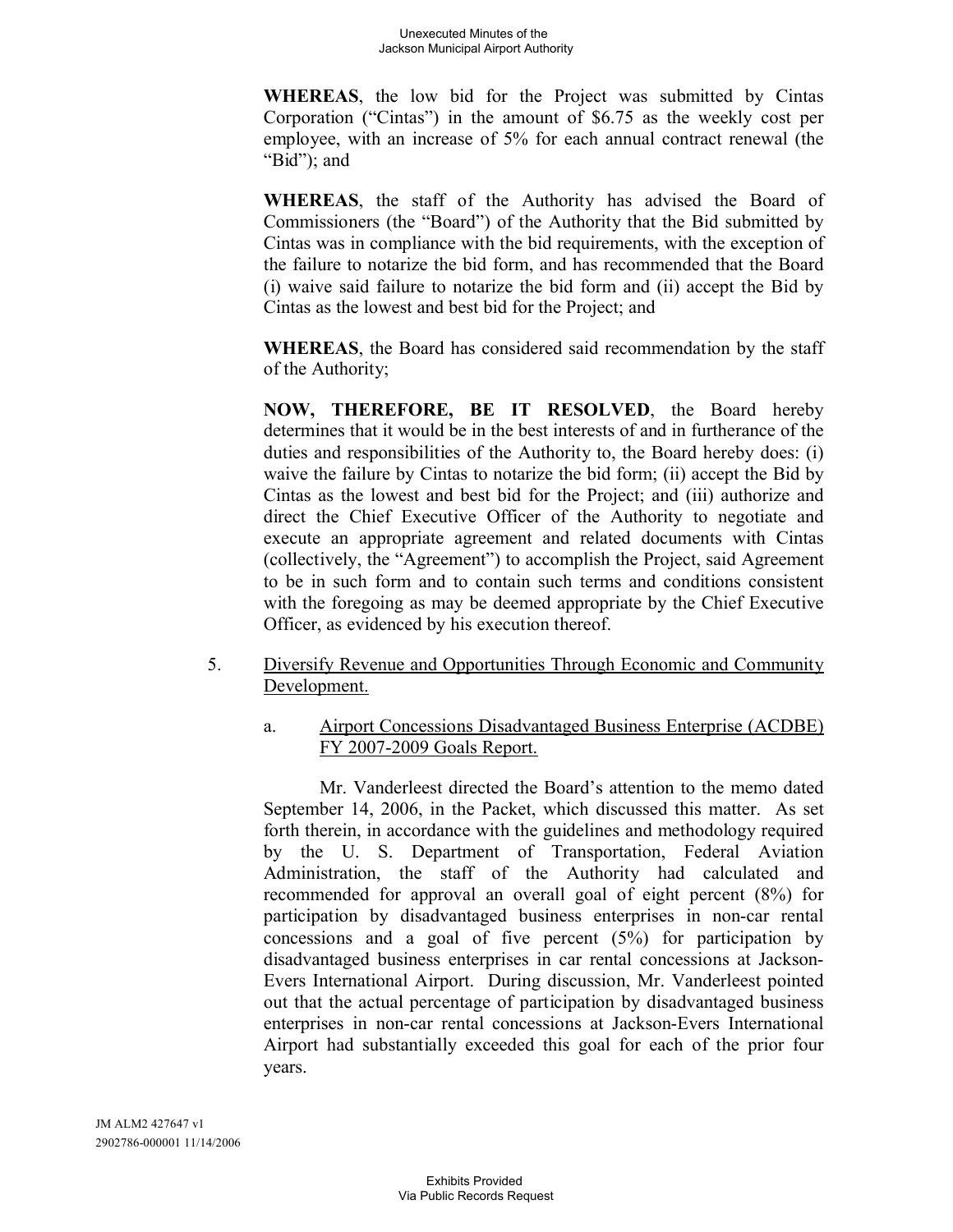Commissioner Glover expressed concern about the goals and stated that they were too low for her to approve.

After discussion, upon motion duly made by Commissioner Stewart, seconded by Commissioner Glover, and approved by the affirmative votes of Chairman Thames and Commissioners Earle Jones and Stewart, with Commissioner Glover voting against said resolution, the Board adopted the following resolution.

# **RESOLUTION APPROVING AND ADOPTING AIRPORT CONCESSION DISADVANTAGED BUSINESS ENTERPRISE GOALS FOR FISCAL YEAR 2007-2009**

**WHEREAS**, in accordance with the guidelines and methodology required by the U. S. Department of Transportation, Federal Aviation Administration, the staff of the Jackson Municipal Airport Authority (the "Authority") has calculated and recommended that the Board of Commissioners (the "Board") of the Authority adopt a goal of eight percent (8%) for participation by disadvantaged business enterprises in non-car rental concessions and a goal of five percent (5%) for participation by disadvantaged business enterprises in car rental concessions at Jackson-Evers International Airport (the "DBE Concession Goals"); and

**WHEREAS**, the Board has considered the DBE Concession Goals and said recommendation by the staff of the Authority;

**NOW, THEREFORE, BE IT RESOLVED**, the Board hereby determines that it would be in the best interests of and in furtherance of the duties and responsibilities of the Authority to, the Board hereby does, adopt the DBE Concession Goals for Fiscal Years 2007-2009.

# b. JMAA Project No. 043-06. Purchase of Main Deck Loader. JEIA: Award Bid.

Mr. Vanderleest directed the Board's attention to the memo dated October 13, 2006, and the Bid Tabulation Form dated October 13, 2006, in the Packet, which discussed this matter. As set forth therein, the Authority received two (2) bids after publishing an advertisement for bids for this project. The staff of the Authority recommended that the Board (i) reject the bid submitted by Ground Support Specialist for nonconformance with the bid requirements and (ii) accept the bid submitted by FMC Technologies in the amount of \$326,840.00, as the lowest and best bid for this project.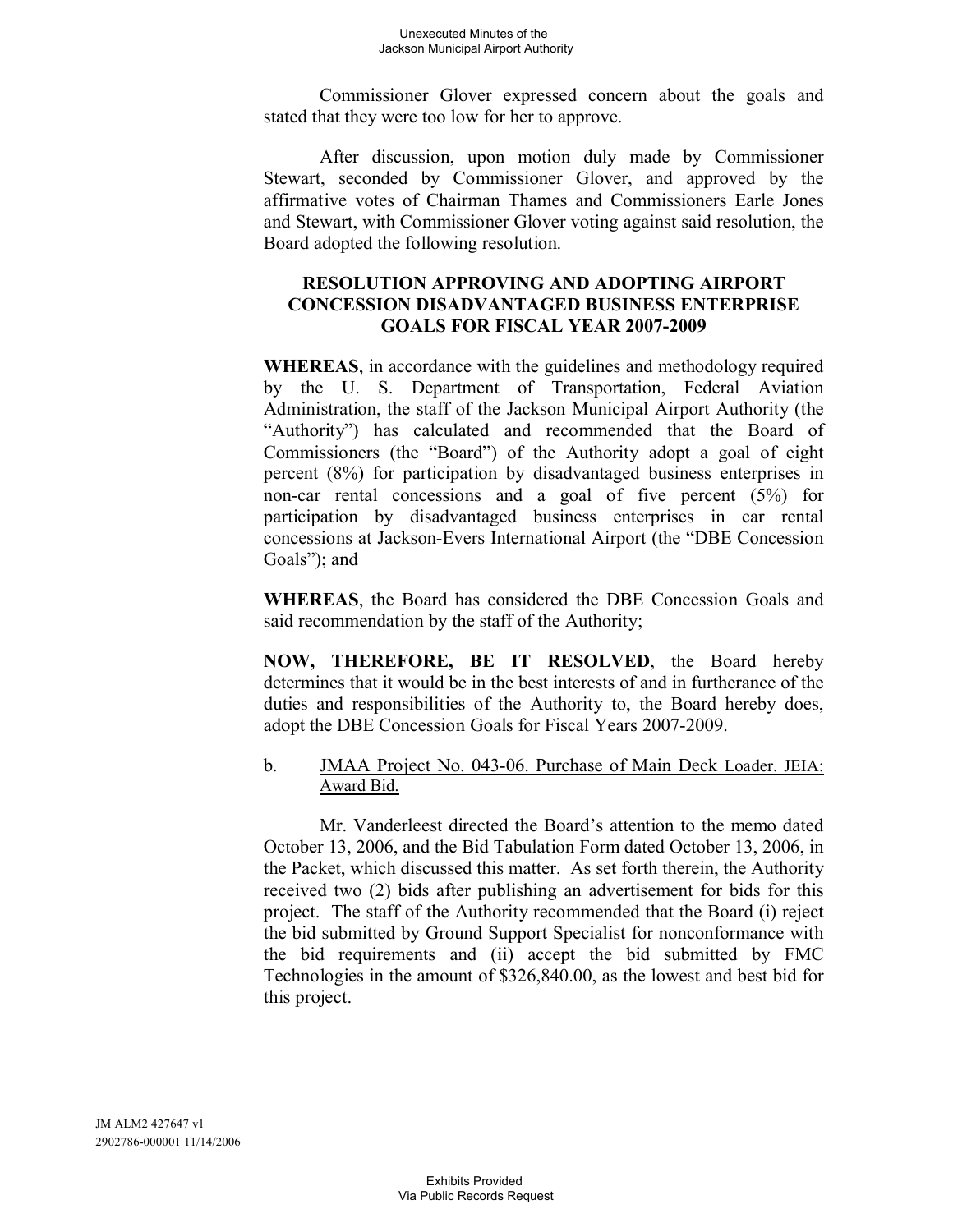#### Unexecuted Minutes of the Jackson Municipal Airport Authority

After discussion, upon motion duly made by Commissioner Stewart, seconded by Commissioner Glover, and unanimously approved by the affirmative votes of all Commissioners present, the Board adopted the following resolution.

#### **RESOLUTION ACCEPTING BID BY FMC TECHNOLOGIES FOR PROJECT NO. 043-06, MAIN DECK LOADER, JACKSON-EVERS INTERNATIONAL AIRPORT**

**WHEREAS**, after publication of an advertisement for bids in accordance with applicable law, the Jackson Municipal Airport Authority (the "Authority") received two (2) bids for the purchase of a Main Deck Loader at Jackson-Evers International Airport, identified as Project No. 043-06 (the "Project"); and

**WHEREAS**, the low bid for the Project was submitted by Ground Support Specialist ("GSS") in the amount of \$196,400.00; however, the staff of the Authority recommended that said bid by GSS be rejected for not conforming to the bid requirements, as more particularly set forth in that certain memorandum dated October 13, 2006 (the "Memorandum"), a copy of which is (i) included in the packet distributed to the Board prior to the October 23, 2006, Regular Monthly Meeting of the Board and (ii) incorporated herein by reference; and

**WHEREAS**, the staff of the Authority has advised the Board that the other bid for the Project was submitted by FMC Technologies ("FMC") in the amount of \$326,840.00 (the "Bid"); and

**WHEREAS**, the staff of the Authority has advised the Board that the Bid submitted by FMC was in compliance with the bid requirements, and has recommended that the Bid by FMC be accepted as the lowest and best bid for the Project; and

**WHEREAS**, the Board has considered said recommendation by the staff of the Authority;

**NOW, THEREFORE, BE IT RESOLVED**, the Board hereby determines that it would be in the best interests of and in furtherance of the duties and responsibilities of the Authority to, the Board hereby does: (i) reject the bid submitted by GSS for the reason cited above and as set forth in the Memorandum; (ii) accept the Bid by FMC as the lowest and best bid for the Project; and (iii) authorize and direct the Chief Executive Officer of the Authority to negotiate and execute an appropriate agreement and related documents (collectively, the "Agreement") with FMC to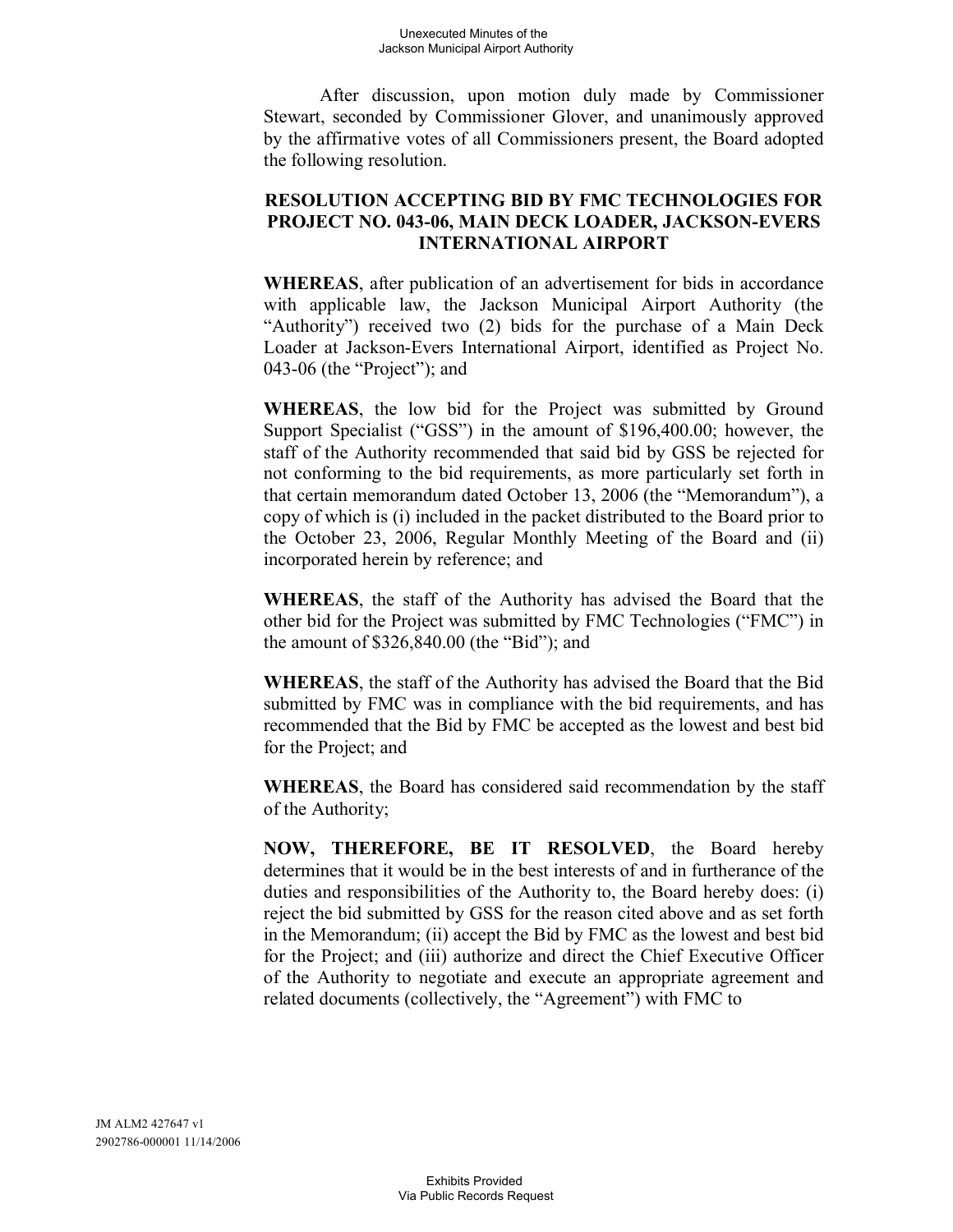accomplish the Project, said Agreement to be in such form and to contain such terms and conditions consistent with the foregoing as may be deemed appropriate by the Chief Executive Officer, as evidenced by his execution thereof.

c. JMAA Contract No. 204, East Metro Corridor Development, JEIA: Amendment No. 1 to Addendum No. 13 to Agreement with Waggoner Engineering, Inc.

Mr. Vanderleest directed the Board's attention to the memo dated October 17, 2006, in the Packet, which discussed this matter. As set forth therein, the staff of the Authority recommended approval of a certain Amendment No. 1 to Addendum No. 13 to the Standard Form Agreement between the Authority and Waggoner Engineering, Inc. ("WEI") to employ WEI to provide certain additional professional engineering services in connection with the East Metro Corridor at a cost not to exceed \$220,100.00.

After discussion, upon motion duly made by Commissioner Stewart, seconded by Commissioner Glover, and unanimously approved by the affirmative votes of all Commissioners present, the Board adopted the following resolution.

# **RESOLUTION APPROVING AND AUTHORIZING AMENDMENT NO. 1 TO ADDENDUM NO. 13 TO AGREEMENT WITH WAGGONER ENGINEERING, INC.**

**WHEREAS**, the Jackson Municipal Airport Authority (the "Authority") previously entered into a certain Standard Form Agreement (the "Agreement") for professional engineering and related services with Waggoner Engineering, Inc. ("WEI"); and

**WHEREAS**, the scope of services for each separate project to be accomplished under the Agreement is set out in a separate addendum to the Agreement; and

**WHEREAS**, the staff of the Authority has recommended that the Board of Commissioners (the "Board") of the Authority approve and authorize negotiation and execution of a certain Amendment No. 1 (the "Amendment") to Addendum No. 13 (the "Addendum") to the Agreement to employ WEI to provide certain additional professional engineering services (the "Additional Services") in connection with the East Metro Corridor at a cost not to exceed \$220,100.00, as more particularly set forth in that certain memorandum dated October 17, 2006 (the "Memorandum"), a copy of which is (i) included in the packet distributed to the Board prior to the October 23, 2006, Regular Monthly Meeting of the Board and (ii) incorporated herein by reference; and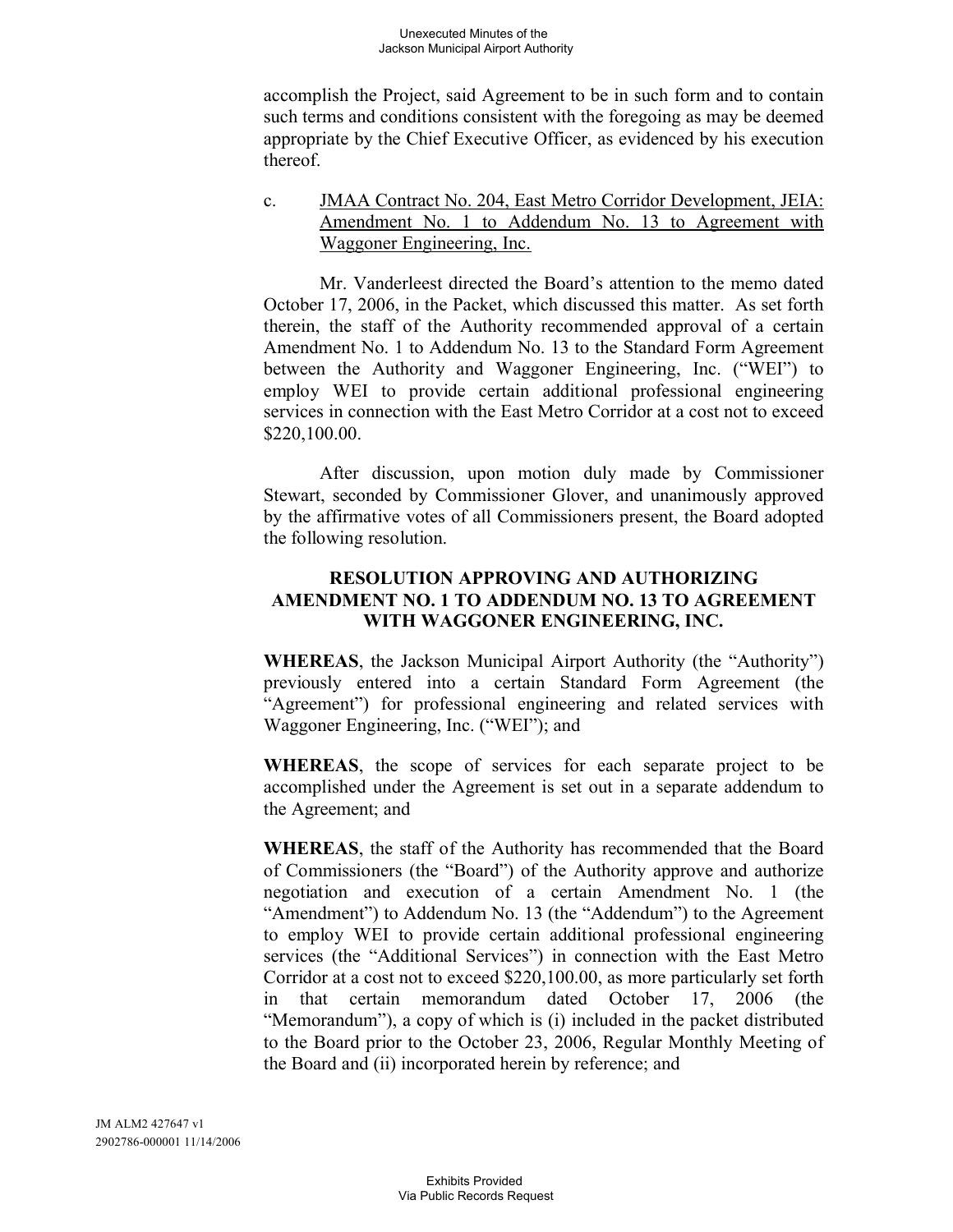**WHEREAS**, the Board has reviewed the Memorandum and considered said recommendation by the staff of the Authority;

**NOW, THEREFORE, BE IT RESOLVED**, the Board hereby determines that it would be in the best interests of and in furtherance of the duties and responsibilities of the Authority to, the Board hereby does, approve and authorize negotiation and execution of the Amendment to the Addendum to the Agreement to employ WEI to provide the Additional Services, said Addendum to be in such form and to contain such terms and conditions consistent with the foregoing as may be deemed appropriate by the Chief Executive Officer of the Authority, as evidenced by his execution thereof.

# **B. Other Matters.**

#### 1. Board Meetings.

Mr. Vanderleest reminded the Board that, because of Holiday conflicts: (i) the Regular Monthly Work Session of the Board scheduled for November 24, 2006, would be cancelled for lack of a quorum; (ii) the Regular Monthly Meeting of the Board scheduled for November 27, 2006, would be cancelled for lack of a quorum; (iii) a Special Monthly Meeting of the Board would be called for 4:00 p.m. on Monday, November 20, 2006, in the Community Room at JEIA; (iv) the Regular Monthly Work Session of the Board scheduled for December 21, 2006, would be cancelled for lack of a quorum; (v) a Special Monthly Work Session of the Board would be called to meet in the Community Room at JEIA at 7:30 a.m. on Thursday, December 14, 2006; (vi) the Regular Monthly Meeting of the Board scheduled for December 25, 2006, would be cancelled for lack of a quorum; and (vii) a Special Monthly Meeting of the Board would be called to be held at 4:00 p.m. in the Community Room at JEIA on Monday, December 18, 2006.